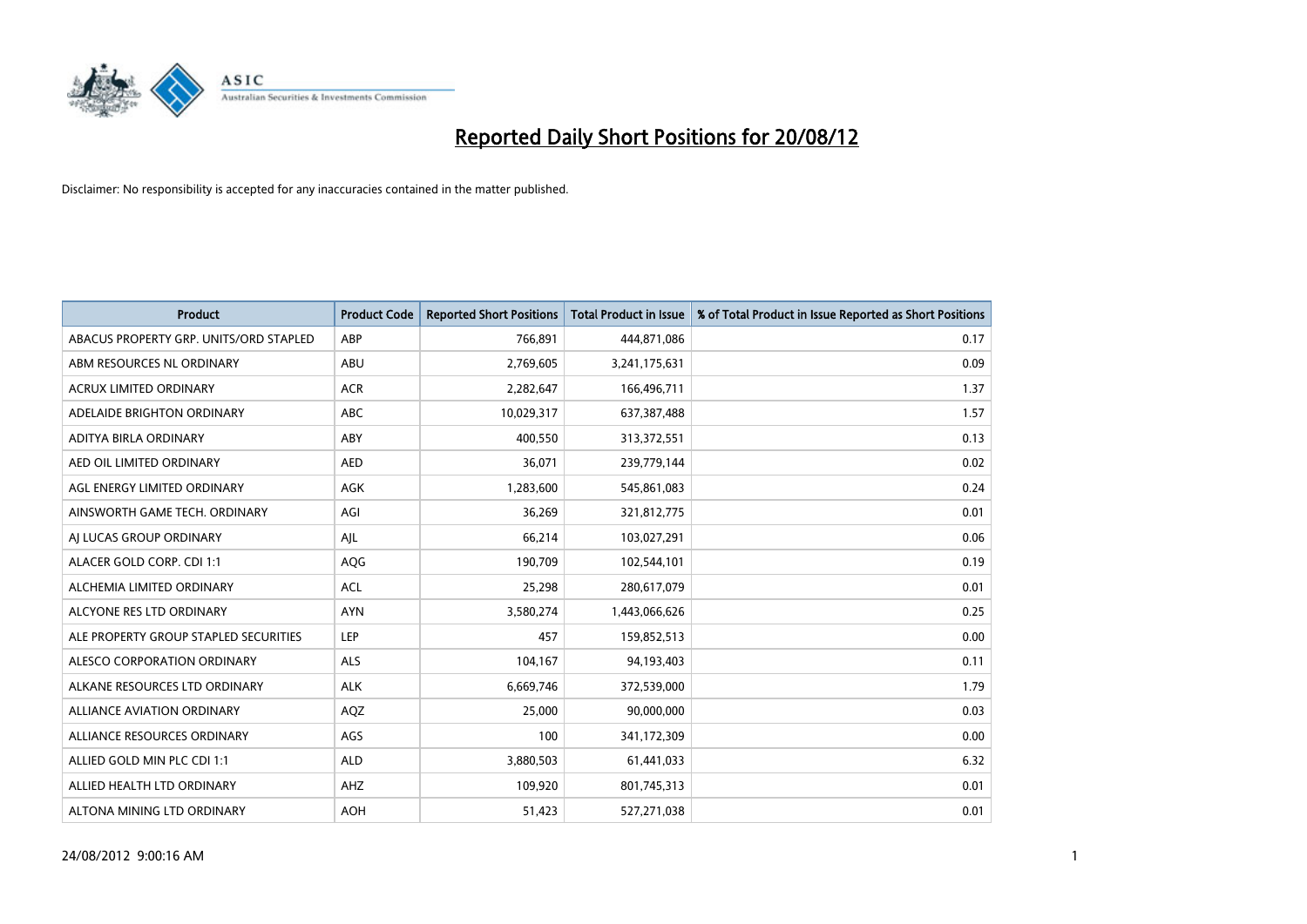

| <b>Product</b>                          | <b>Product Code</b> | <b>Reported Short Positions</b> | <b>Total Product in Issue</b> | % of Total Product in Issue Reported as Short Positions |
|-----------------------------------------|---------------------|---------------------------------|-------------------------------|---------------------------------------------------------|
| ALUMINA LIMITED ORDINARY                | <b>AWC</b>          | 197,350,679                     | 2,440,196,187                 | 8.09                                                    |
| AMCOR LIMITED ORDINARY                  | <b>AMC</b>          | 4,385,942                       | 1,206,684,923                 | 0.36                                                    |
| AMP LIMITED ORDINARY                    | AMP                 | 11,135,452                      | 2,894,931,180                 | 0.38                                                    |
| AMPELLA MINING ORDINARY                 | <b>AMX</b>          | 5,361,441                       | 246,800,493                   | 2.17                                                    |
| ANGLOGOLD ASHANTI CDI 5:1               | AGG                 | 3,000                           | 89,207,765                    | 0.00                                                    |
| ANSELL LIMITED ORDINARY                 | <b>ANN</b>          | 5,577,621                       | 130,656,668                   | 4.27                                                    |
| ANTARES ENERGY LTD ORDINARY             | <b>AZZ</b>          | 351,855                         | 258,000,000                   | 0.14                                                    |
| ANZ BANKING GRP LTD ORDINARY            | ANZ                 | 10,480,231                      | 2,716,016,361                 | 0.39                                                    |
| APA GROUP STAPLED SECURITIES            | <b>APA</b>          | 19,439,247                      | 644,485,583                   | 3.02                                                    |
| APN NEWS & MEDIA ORDINARY               | <b>APN</b>          | 22,314,639                      | 649,010,756                   | 3.44                                                    |
| AQUARIUS PLATINUM. ORDINARY             | <b>AOP</b>          | 10,645,353                      | 472,851,336                   | 2.25                                                    |
| AQUILA RESOURCES ORDINARY               | <b>AQA</b>          | 6,505,333                       | 411,804,442                   | 1.58                                                    |
| ARAFURA RESOURCE LTD ORDINARY           | ARU                 | 5,199,191                       | 396,004,144                   | 1.31                                                    |
| ARB CORPORATION ORDINARY                | <b>ARP</b>          | 37,945                          | 72,481,302                    | 0.05                                                    |
| ARDENT LEISURE GROUP STAPLED SECURITIES | AAD                 | 544,634                         | 334,209,401                   | 0.16                                                    |
| ARISTOCRAT LEISURE ORDINARY             | ALL                 | 25,448,192                      | 550,502,889                   | 4.62                                                    |
| ARRIUM LTD ORDINARY                     | ARI                 | 30,780,714                      | 1,345,665,626                 | 2.29                                                    |
| ASCIANO LIMITED ORDINARY                | <b>AIO</b>          | 5,701,122                       | 975,385,664                   | 0.58                                                    |
| ASG GROUP LIMITED ORDINARY              | <b>ASZ</b>          | 797,954                         | 172,172,079                   | 0.46                                                    |
| ASPEN GROUP ORD/UNITS STAPLED           | APZ                 | 167,599                         | 600,507,326                   | 0.03                                                    |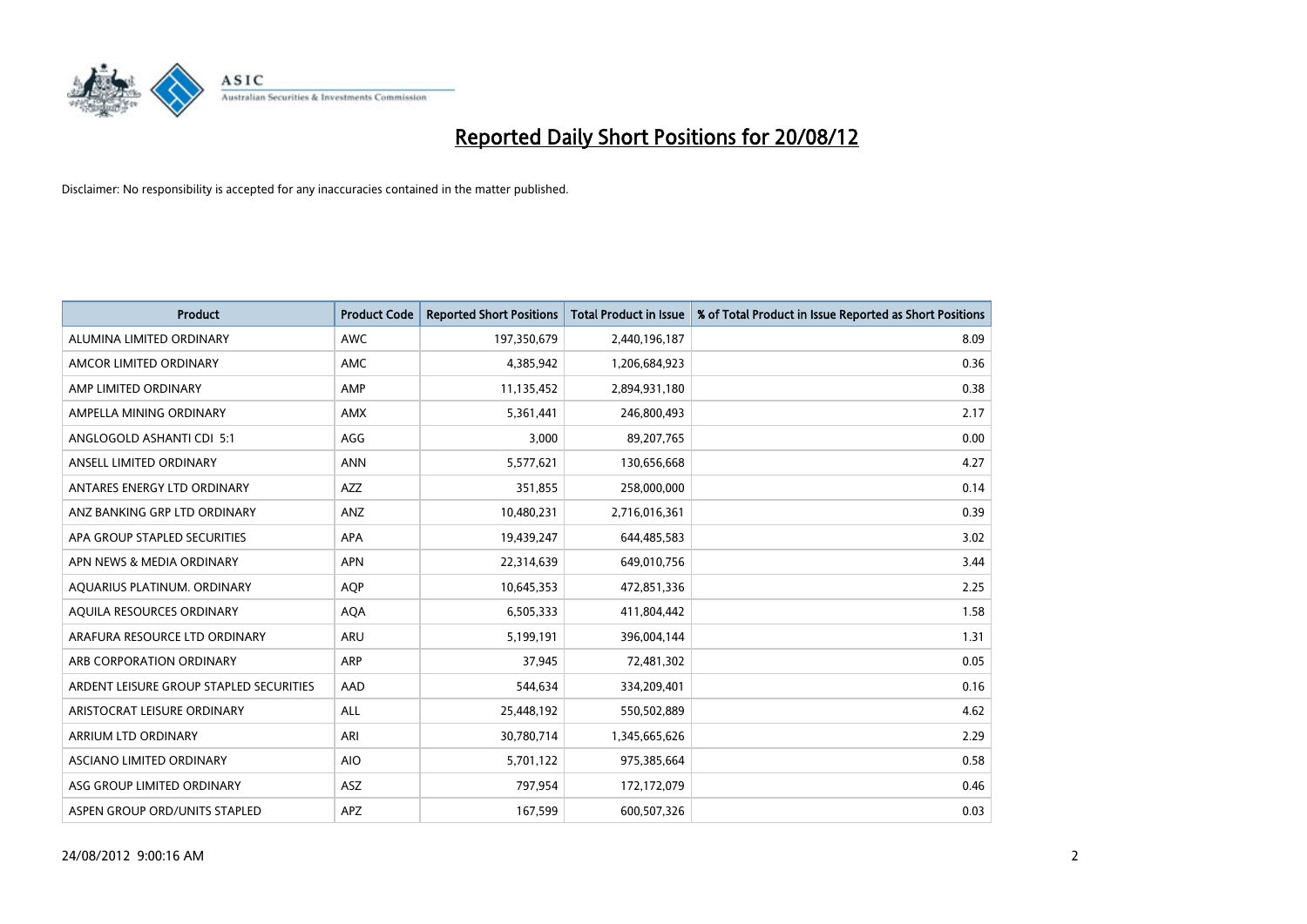

| <b>Product</b>                          | <b>Product Code</b> | <b>Reported Short Positions</b> | <b>Total Product in Issue</b> | % of Total Product in Issue Reported as Short Positions |
|-----------------------------------------|---------------------|---------------------------------|-------------------------------|---------------------------------------------------------|
| ASPIRE MINING LTD ORDINARY              | <b>AKM</b>          | 270,266                         | 620,594,556                   | 0.04                                                    |
| ASTRO JAP PROP GROUP STAPLED SECURITIES | AJA                 | 3,982                           | 58,445,002                    | 0.01                                                    |
| ASX LIMITED ORDINARY                    | <b>ASX</b>          | 3,129,708                       | 175,136,729                   | 1.79                                                    |
| ATLAS IRON LIMITED ORDINARY             | AGO                 | 8,228,178                       | 904,580,993                   | 0.91                                                    |
| <b>AURORA OIL &amp; GAS ORDINARY</b>    | <b>AUT</b>          | 7,133,035                       | 446,595,778                   | 1.60                                                    |
| AUSDRILL LIMITED ORDINARY               | <b>ASL</b>          | 1,821,107                       | 304,397,289                   | 0.60                                                    |
| AUSENCO LIMITED ORDINARY                | AAX                 | 448,418                         | 123,872,665                   | 0.36                                                    |
| <b>AUSGOLD LIMITED ORDINARY</b>         | <b>AUC</b>          | 50,000                          | 136,224,010                   | 0.04                                                    |
| AUSTAL LIMITED ORDINARY                 | ASB                 | 188,680                         | 188,193,007                   | 0.10                                                    |
| AUSTIN ENGINEERING ORDINARY             | ANG                 | 27,584                          | 72,314,403                    | 0.04                                                    |
| AUSTRALAND PROPERTY STAPLED SECURITY    | <b>ALZ</b>          | 504,060                         | 576,846,597                   | 0.09                                                    |
| AUSTRALIAN AGRICULT. ORDINARY           | AAC                 | 398,879                         | 312,905,085                   | 0.13                                                    |
| AUSTRALIAN INFRASTR. UNITS/ORDINARY     | <b>AIX</b>          | 11,003,927                      | 620,733,944                   | 1.77                                                    |
| AUSTRALIAN PHARM, ORDINARY              | API                 | 187,248                         | 488,115,883                   | 0.04                                                    |
| AVIENNINGS LIMITED ORDINARY             | AVI                 | 575,001                         | 274,588,694                   | 0.21                                                    |
| AWE LIMITED ORDINARY                    | <b>AWE</b>          | 4,230,548                       | 521,871,941                   | 0.81                                                    |
| AZIMUTH RES LTD ORDINARY                | <b>AZH</b>          | 1,005,991                       | 418,661,161                   | 0.24                                                    |
| AZUMAH RESOURCES ORDINARY               | <b>AZM</b>          | 500,000                         | 333,714,096                   | 0.15                                                    |
| <b>BANDANNA ENERGY ORDINARY</b>         | <b>BND</b>          | 4,117,493                       | 528,481,199                   | 0.78                                                    |
| BANK OF QUEENSLAND. ORDINARY            | <b>BOQ</b>          | 11,560,131                      | 308,797,224                   | 3.74                                                    |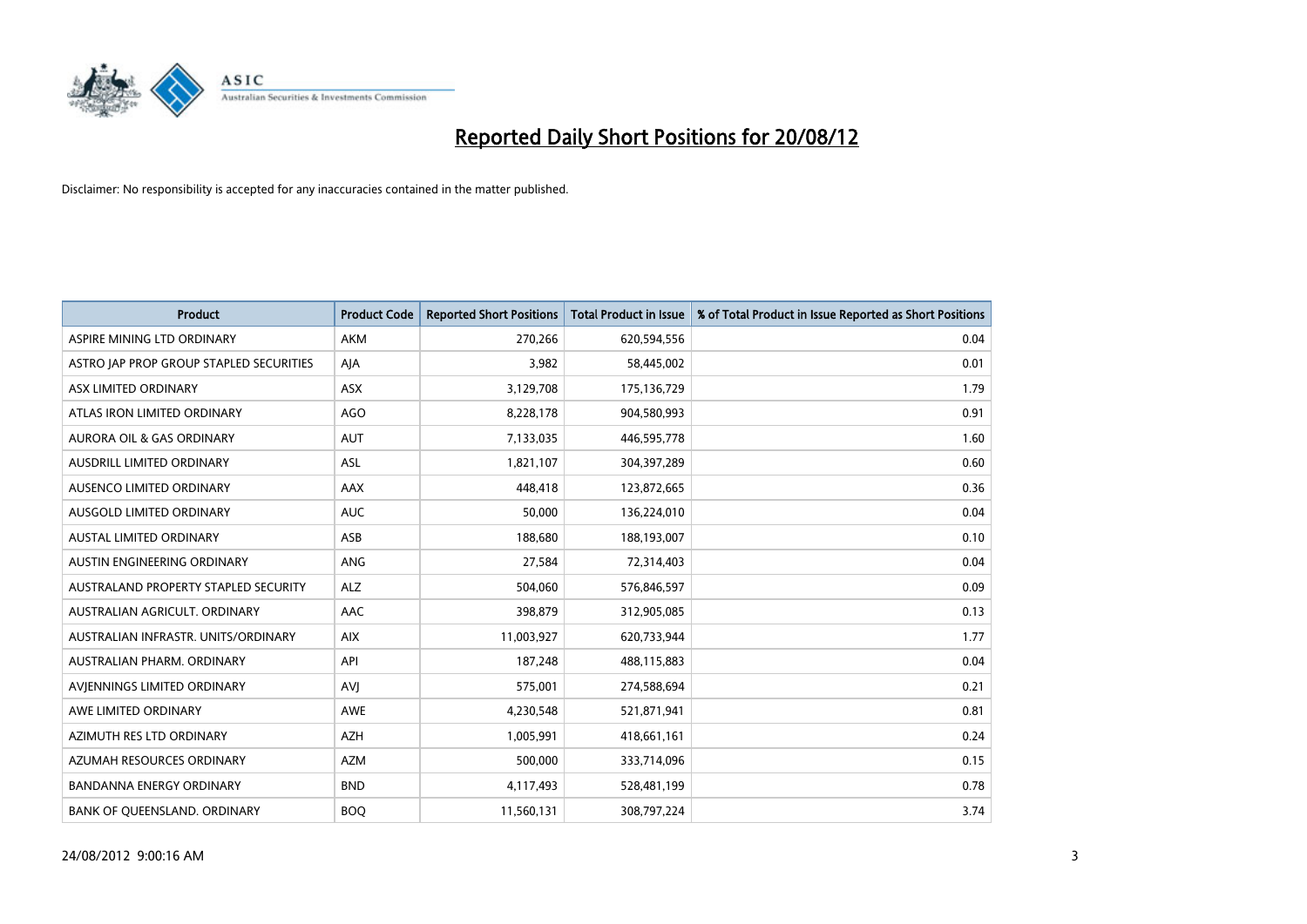

| <b>Product</b>                       | <b>Product Code</b> | <b>Reported Short Positions</b> | <b>Total Product in Issue</b> | % of Total Product in Issue Reported as Short Positions |
|--------------------------------------|---------------------|---------------------------------|-------------------------------|---------------------------------------------------------|
| <b>BANNERMAN RESOURCES ORDINARY</b>  | <b>BMN</b>          | 873                             | 302,069,772                   | 0.00                                                    |
| <b>BASE RES LIMITED ORDINARY</b>     | <b>BSE</b>          | 641,565                         | 460,440,029                   | 0.14                                                    |
| <b>BATHURST RESOURCES ORDINARY</b>   | <b>BTU</b>          | 34,073,614                      | 696,747,997                   | 4.89                                                    |
| BC IRON LIMITED ORDINARY             | <b>BCI</b>          | 3,159                           | 103,861,000                   | 0.00                                                    |
| BEACH ENERGY LIMITED ORDINARY        | <b>BPT</b>          | 24,900,812                      | 1,255,464,157                 | 1.98                                                    |
| BEADELL RESOURCE LTD ORDINARY        | <b>BDR</b>          | 13,893,800                      | 719,704,752                   | 1.93                                                    |
| BENDIGO AND ADELAIDE ORDINARY        | <b>BEN</b>          | 10,023,705                      | 396,663,707                   | 2.53                                                    |
| BERKELEY RESOURCES ORDINARY          | <b>BKY</b>          | 372,245                         | 179,393,273                   | 0.21                                                    |
| BETASHARES ASX RES ETF UNITS         | <b>ORE</b>          | 73,401                          | 6,120,745                     | 1.20                                                    |
| BETASHARES AUST BEAR ETF UNITS       | <b>BEAR</b>         |                                 | 334,441                       | 0.00                                                    |
| BHP BILLITON LIMITED ORDINARY        | <b>BHP</b>          | 5,846,069                       | 3,211,691,105                 | 0.18                                                    |
| <b>BILLABONG ORDINARY</b>            | <b>BBG</b>          | 6,312,637                       | 478,944,292                   | 1.32                                                    |
| <b>BIOTA HOLDINGS ORDINARY</b>       | <b>BTA</b>          | 616,778                         | 182,350,316                   | 0.34                                                    |
| <b>BLACKTHORN RESOURCES ORDINARY</b> | <b>BTR</b>          | 49,333                          | 154,839,537                   | 0.03                                                    |
| <b>BLUESCOPE STEEL LTD ORDINARY</b>  | <b>BSL</b>          | 44,166,086                      | 3,349,185,247                 | 1.32                                                    |
| <b>BOART LONGYEAR ORDINARY</b>       | <b>BLY</b>          | 8,275,425                       | 461,163,412                   | 1.79                                                    |
| BORAL LIMITED. ORDINARY              | <b>BLD</b>          | 46,023,467                      | 758,572,140                   | 6.07                                                    |
| <b>BRADKEN LIMITED ORDINARY</b>      | <b>BKN</b>          | 3,682,904                       | 168,629,376                   | 2.18                                                    |
| <b>BRAMBLES LIMITED ORDINARY</b>     | <b>BXB</b>          | 6,418,581                       | 1,555,174,862                 | 0.41                                                    |
| BREVILLE GROUP LTD ORDINARY          | <b>BRG</b>          | 110,659                         | 130,095,322                   | 0.09                                                    |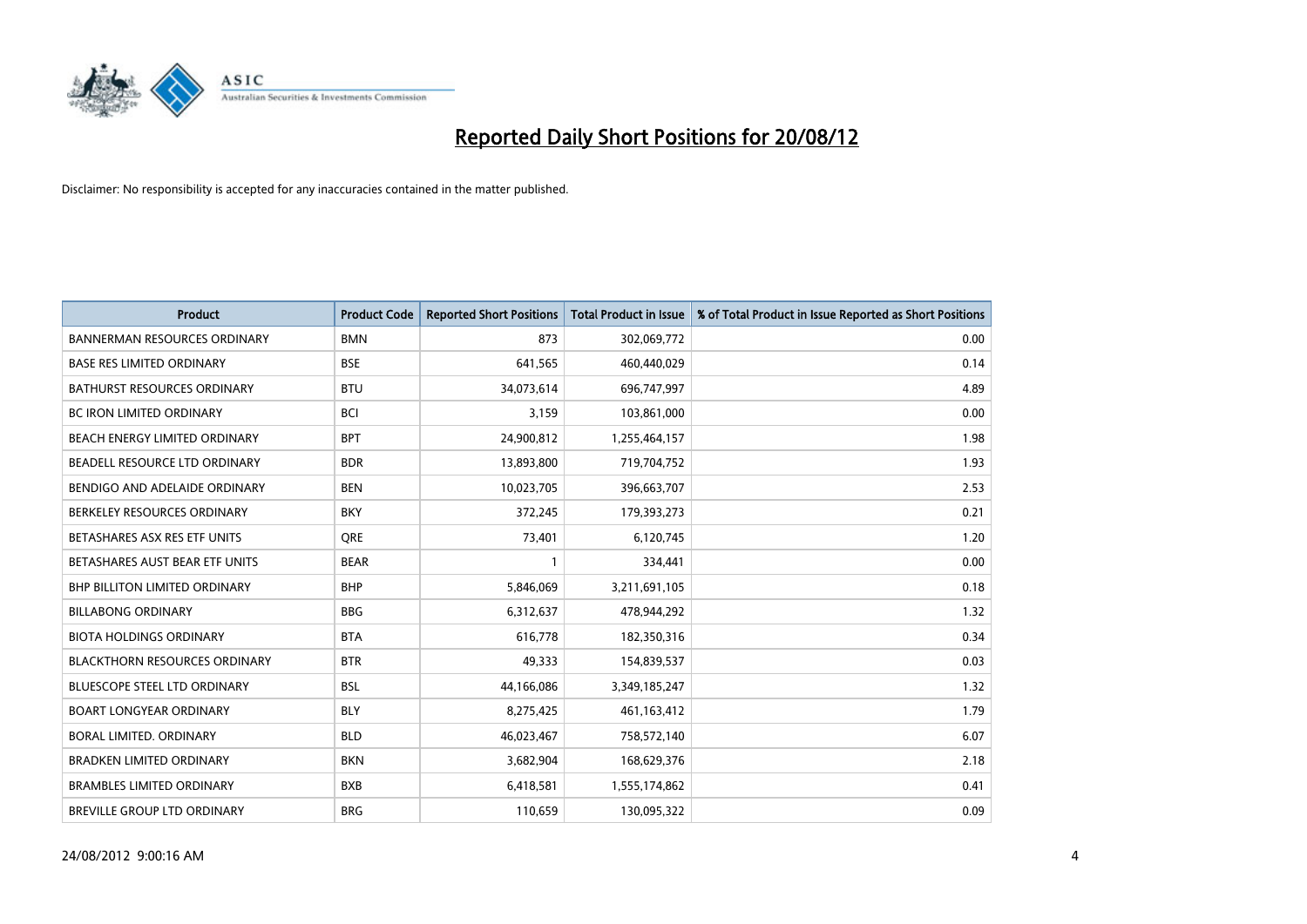

| <b>Product</b>                          | <b>Product Code</b> | <b>Reported Short Positions</b> | <b>Total Product in Issue</b> | % of Total Product in Issue Reported as Short Positions |
|-----------------------------------------|---------------------|---------------------------------|-------------------------------|---------------------------------------------------------|
| <b>BRICKWORKS LIMITED ORDINARY</b>      | <b>BKW</b>          | 26,431                          | 147,567,333                   | 0.02                                                    |
| BT INVESTMENT MNGMNT ORDINARY           | <b>BTT</b>          | 223,220                         | 267,906,977                   | 0.08                                                    |
| <b>BUCCANEER ENERGY LTD ORDINARY</b>    | <b>BCC</b>          | 6,498,865                       | 1,133,975,491                 | 0.57                                                    |
| <b>BURU ENERGY ORDINARY</b>             | <b>BRU</b>          | 10,672,943                      | 251,032,144                   | 4.25                                                    |
| <b>BWP TRUST ORDINARY UNITS</b>         | <b>BWP</b>          | 2,071,461                       | 525,255,093                   | 0.39                                                    |
| CABCHARGE AUSTRALIA ORDINARY            | CAB                 | 5,094,694                       | 120,430,683                   | 4.23                                                    |
| <b>CALIBRE GROUP LTD ORDINARY</b>       | <b>CGH</b>          | 11,538                          | 293,192,506                   | 0.00                                                    |
| <b>CALTEX AUSTRALIA ORDINARY</b>        | <b>CTX</b>          | 4,225,370                       | 270,000,000                   | 1.56                                                    |
| CAMPBELL BROTHERS ORDINARY              | <b>CPB</b>          | 5,878,361                       | 340,520,220                   | 1.73                                                    |
| CAPE LAMBERT RES LTD ORDINARY           | <b>CFE</b>          | 308,252                         | 689,108,792                   | 0.04                                                    |
| CARABELLA RES LTD ORDINARY              | <b>CLR</b>          | 508,652                         | 133,642,797                   | 0.38                                                    |
| <b>CARBON ENERGY ORDINARY</b>           | <b>CNX</b>          | 182,479                         | 773,999,771                   | 0.02                                                    |
| <b>CARDNO LIMITED ORDINARY</b>          | <b>CDD</b>          | 710,451                         | 138,506,406                   | 0.51                                                    |
| CARNARVON PETROLEUM ORDINARY            | <b>CVN</b>          | 102,056                         | 694,644,634                   | 0.01                                                    |
| CARSALES.COM LTD ORDINARY               | <b>CRZ</b>          | 19,404,040                      | 233,689,223                   | 8.30                                                    |
| CENTRAL PETROLEUM ORDINARY              | <b>CTP</b>          | 329,530                         | 1,383,376,265                 | 0.02                                                    |
| CENTRO RETAIL AUST ORD/UNIT STAPLED SEC | <b>CRF</b>          | 28,426,646                      | 1,427,391,696                 | 1.99                                                    |
| <b>CERAMIC FUEL CELLS ORDINARY</b>      | CFU                 | 5,464                           | 1,366,298,863                 | 0.00                                                    |
| CFS RETAIL TRUST GRP STAPLED SECURITIES | <b>CFX</b>          | 48,688,017                      | 2,828,495,659                 | 1.72                                                    |
| CGA MINING LIMITED ORDINARY             | <b>CGX</b>          | 77,547                          | 337,775,726                   | 0.02                                                    |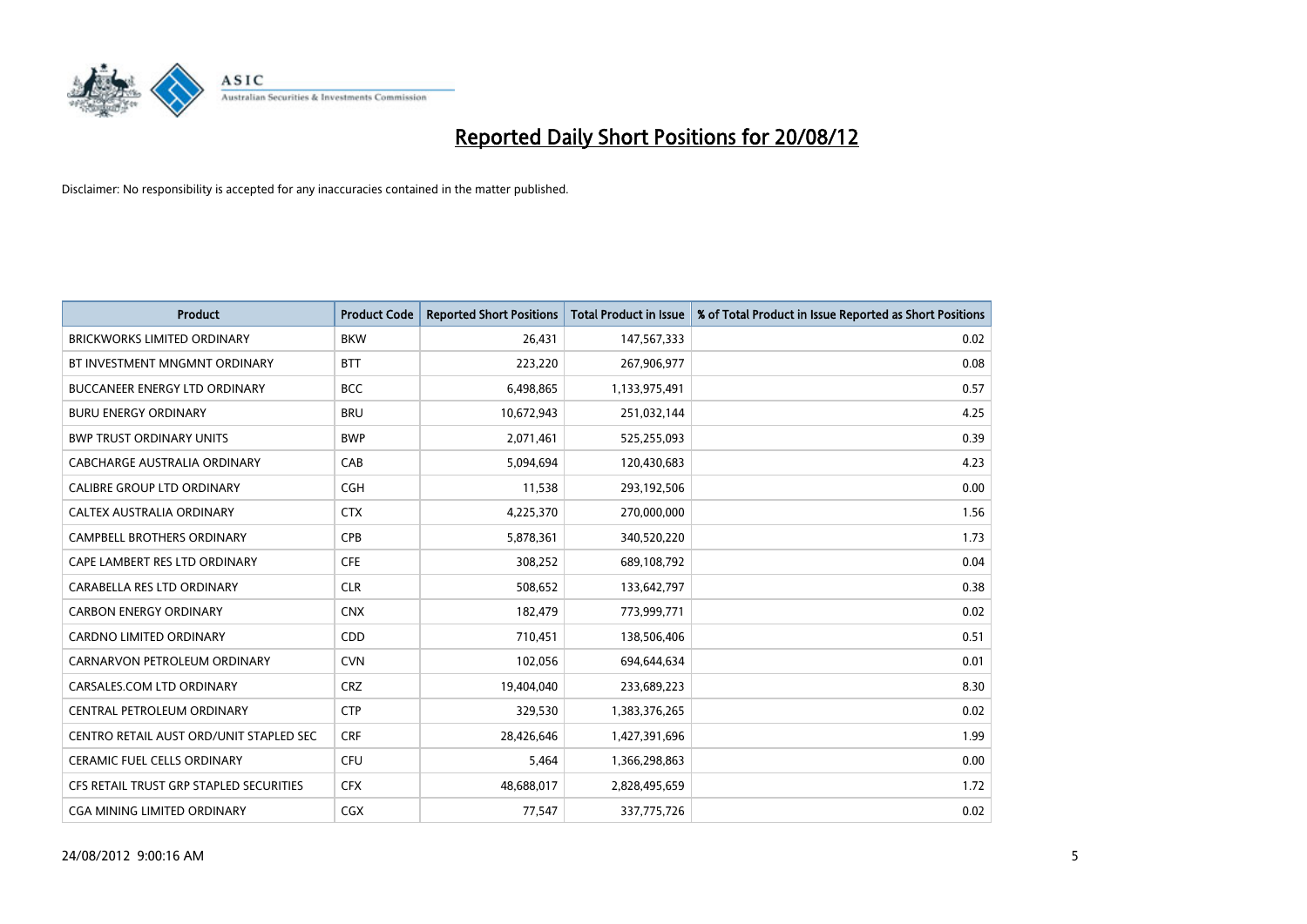

| <b>Product</b>                           | <b>Product Code</b> | <b>Reported Short Positions</b> | <b>Total Product in Issue</b> | % of Total Product in Issue Reported as Short Positions |
|------------------------------------------|---------------------|---------------------------------|-------------------------------|---------------------------------------------------------|
| CHALLENGER DIV.PRO. STAPLED UNITS DEFSET | <b>CDIDA</b>        | 125,562                         | 214,100,800                   | 0.06                                                    |
| CHALLENGER INFRAST. STAPLED UNITS        | <b>CIF</b>          | 464,132                         | 316,223,785                   | 0.15                                                    |
| <b>CHALLENGER LIMITED ORDINARY</b>       | <b>CGF</b>          | 12,372,784                      | 544,652,710                   | 2.27                                                    |
| CHARTER HALL GROUP STAPLED US PROHIBIT.  | <b>CHC</b>          | 169,983                         | 298,161,633                   | 0.06                                                    |
| <b>CHARTER HALL RETAIL UNITS</b>         | <b>COR</b>          | 742,659                         | 299,628,571                   | 0.25                                                    |
| <b>CHORUS LIMITED ORDINARY</b>           | CNU                 | 925,055                         | 385,082,123                   | 0.24                                                    |
| CITIGOLD CORP LTD ORDINARY               | <b>CTO</b>          | 1,355,317                       | 1,238,622,051                 | 0.11                                                    |
| <b>CLOUGH LIMITED ORDINARY</b>           | <b>CLO</b>          | 104,396                         | 773,787,656                   | 0.01                                                    |
| <b>CNPR GRP UNITS/ORD STAPLED</b>        | <b>CNP</b>          | 2,537                           | 972,414,514                   | 0.00                                                    |
| COAL OF AFRICA LTD ORDINARY              | <b>CZA</b>          | 510,769                         | 766,042,402                   | 0.07                                                    |
| COALSPUR MINES LTD ORDINARY              | <b>CPL</b>          | 12,702,129                      | 620,729,899                   | 2.05                                                    |
| <b>COBAR CONSOLIDATED ORDINARY</b>       | CCU                 | 232,193                         | 210,101,187                   | 0.11                                                    |
| COCA-COLA AMATIL ORDINARY                | <b>CCL</b>          | 4,799,876                       | 761,319,007                   | 0.63                                                    |
| <b>COCHLEAR LIMITED ORDINARY</b>         | <b>COH</b>          | 5,892,440                       | 56,930,432                    | 10.35                                                   |
| <b>COCKATOO COAL ORDINARY</b>            | <b>COK</b>          | 16,377,019                      | 1,016,746,908                 | 1.61                                                    |
| <b>COKAL LTD ORDINARY</b>                | <b>CKA</b>          | 6,178                           | 411,046,892                   | 0.00                                                    |
| <b>COLLINS FOODS LTD ORDINARY</b>        | <b>CKF</b>          | 23,670                          | 93,000,003                    | 0.03                                                    |
| COMMONWEALTH BANK, ORDINARY              | <b>CBA</b>          | 21,230,785                      | 1,592,154,780                 | 1.33                                                    |
| <b>COMMONWEALTH PROP ORDINARY UNITS</b>  | <b>CPA</b>          | 28,425,868                      | 2,347,003,413                 | 1,21                                                    |
| <b>COMPASS RESOURCES ORDINARY</b>        | <b>CMR</b>          | 7,472                           | 1,403,744,100                 | 0.00                                                    |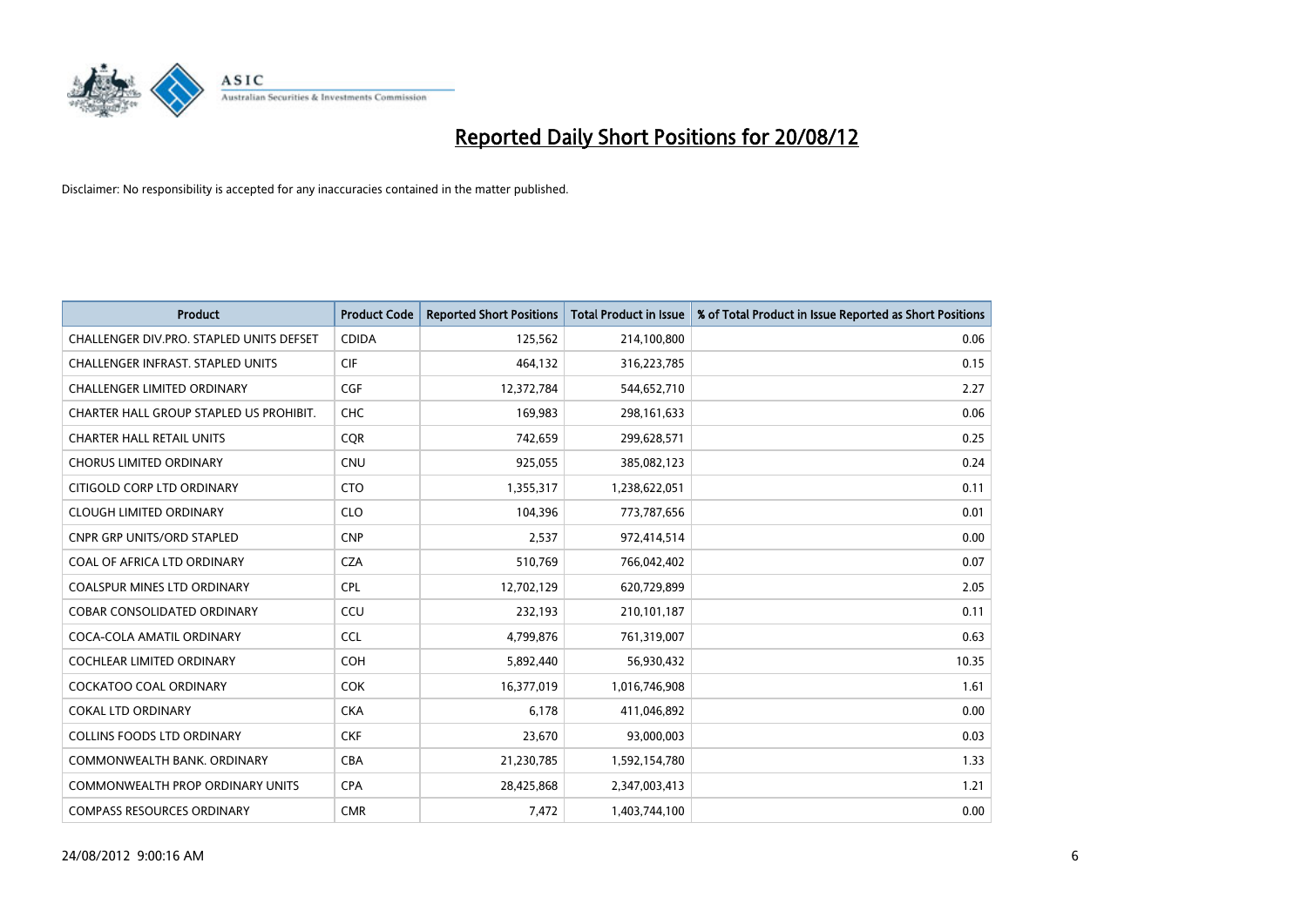

| <b>Product</b>                          | <b>Product Code</b> | <b>Reported Short Positions</b> | <b>Total Product in Issue</b> | % of Total Product in Issue Reported as Short Positions |
|-----------------------------------------|---------------------|---------------------------------|-------------------------------|---------------------------------------------------------|
| <b>COMPUTERSHARE LTD ORDINARY</b>       | CPU                 | 8,057,055                       | 555,664,059                   | 1.45                                                    |
| CONSOLIDATED MEDIA. ORDINARY            | <b>CMI</b>          | 958,250                         | 561,834,996                   | 0.17                                                    |
| CONTINENTAL COAL LTD ORDINARY           | CCC                 | 983                             | 445,894,046                   | 0.00                                                    |
| COOPER ENERGY LTD ORDINARY              | <b>COE</b>          | 46,257                          | 328,694,257                   | 0.01                                                    |
| <b>CREDIT CORP GROUP ORDINARY</b>       | <b>CCP</b>          | 54,475                          | 45,571,114                    | 0.12                                                    |
| <b>CROMWELL PROP STAPLED SECURITIES</b> | <b>CMW</b>          | 4,029                           | 1,169,688,943                 | 0.00                                                    |
| <b>CROWN LIMITED ORDINARY</b>           | <b>CWN</b>          | 4,007,326                       | 728,394,185                   | 0.55                                                    |
| <b>CSG LIMITED ORDINARY</b>             | CSV                 | 925,335                         | 282,567,499                   | 0.33                                                    |
| <b>CSL LIMITED ORDINARY</b>             | <b>CSL</b>          | 4,565,687                       | 505,573,127                   | 0.90                                                    |
| <b>CSR LIMITED ORDINARY</b>             | <b>CSR</b>          | 47,088,999                      | 506,000,315                   | 9.31                                                    |
| <b>CUDECO LIMITED ORDINARY</b>          | CDU                 | 5,443,877                       | 188,043,961                   | 2.90                                                    |
| <b>CUE ENERGY RESOURCE ORDINARY</b>     | <b>CUE</b>          | 24,777                          | 698,119,720                   | 0.00                                                    |
| DART ENERGY LTD ORDINARY                | <b>DTE</b>          | 16,407,767                      | 769,240,406                   | 2.13                                                    |
| DAVID JONES LIMITED ORDINARY            | <b>DIS</b>          | 47,916,352                      | 528,655,600                   | 9.06                                                    |
| DECMIL GROUP LIMITED ORDINARY           | <b>DCG</b>          | 559,533                         | 167,567,757                   | 0.33                                                    |
| DEEP YELLOW LIMITED ORDINARY            | <b>DYL</b>          | 565,000                         | 1,268,555,441                 | 0.04                                                    |
| DEXUS PROPERTY GROUP STAPLED UNITS      | <b>DXS</b>          | 13,883,995                      | 4,839,024,176                 | 0.29                                                    |
| DISCOVERY METALS LTD ORDINARY           | <b>DML</b>          | 15,151,750                      | 483,794,898                   | 3.13                                                    |
| DOMINO PIZZA ENTERPR ORDINARY           | <b>DMP</b>          | 315,350                         | 70,092,674                    | 0.45                                                    |
| DORAY MINERALS LTD ORDINARY             | <b>DRM</b>          | 111,241                         | 81,626,525                    | 0.14                                                    |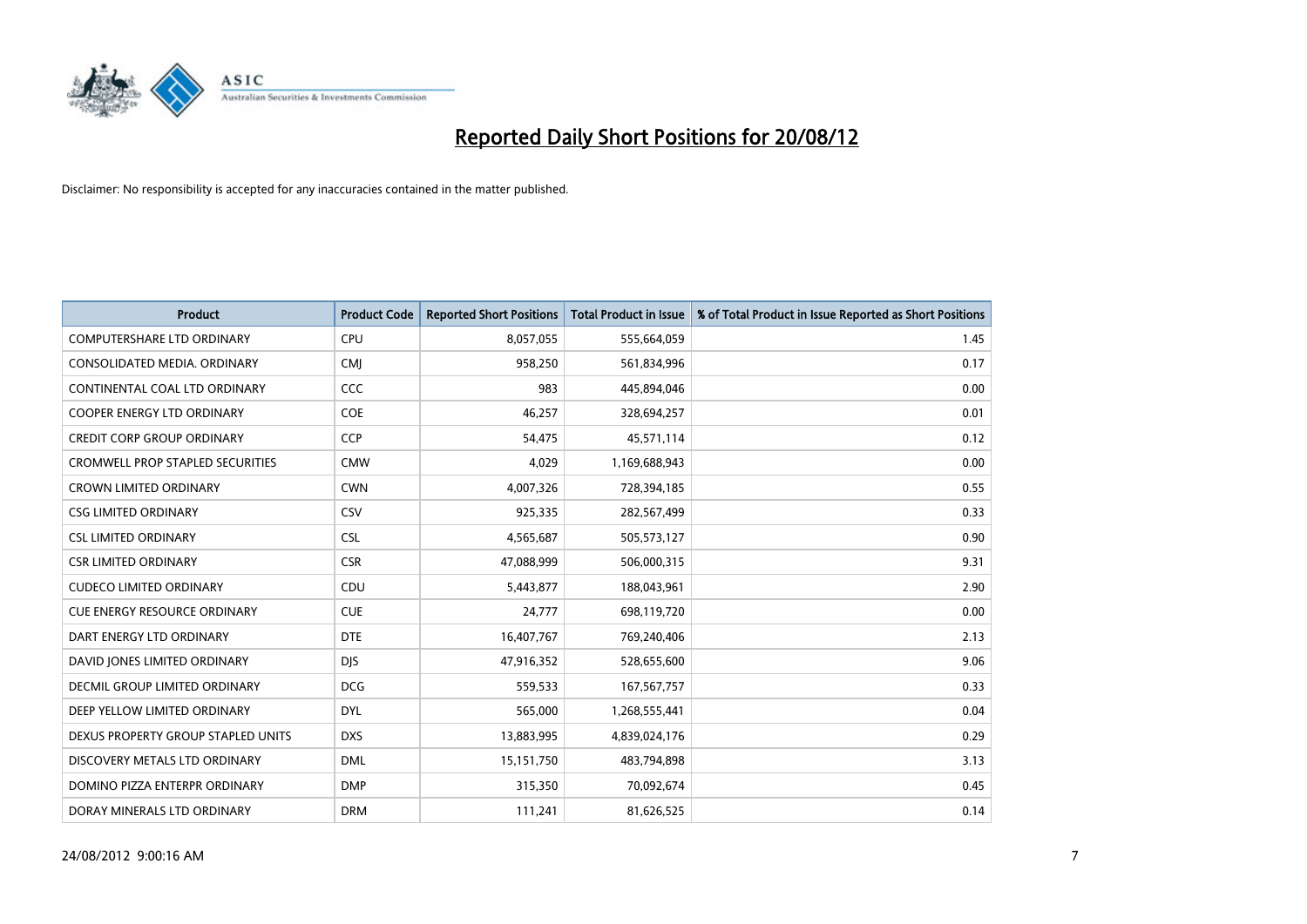

| <b>Product</b>                       | <b>Product Code</b> | <b>Reported Short Positions</b> | <b>Total Product in Issue</b> | % of Total Product in Issue Reported as Short Positions |
|--------------------------------------|---------------------|---------------------------------|-------------------------------|---------------------------------------------------------|
| DOWNER EDI LIMITED ORDINARY          | <b>DOW</b>          | 8,336,279                       | 429,100,296                   | 1.94                                                    |
| DRILLSEARCH ENERGY ORDINARY          | <b>DLS</b>          | 3,875,105                       | 386,468,803                   | 1.00                                                    |
| DUET GROUP STAPLED US PROHIBIT.      | <b>DUE</b>          | 6,810,427                       | 1,116,638,606                 | 0.61                                                    |
| DULUXGROUP LIMITED ORDINARY          | <b>DLX</b>          | 9,190,034                       | 368,984,902                   | 2.49                                                    |
| <b>DWS LTD ORDINARY</b>              | <b>DWS</b>          | 3,250                           | 132,362,763                   | 0.00                                                    |
| ECHO ENTERTAINMENT ORDINARY          | EGP                 | 5,295,225                       | 825,672,730                   | 0.64                                                    |
| <b>ELDERS LIMITED ORDINARY</b>       | <b>ELD</b>          | 17,495,561                      | 448,598,480                   | 3.90                                                    |
| ELDORADO GOLD CORP CDI 1:1           | EAU                 | 14,308                          | 4,815,508                     | 0.30                                                    |
| ELEMENTAL MINERALS ORDINARY          | <b>ELM</b>          | 156,834                         | 243,614,280                   | 0.06                                                    |
| ELEMENTOS LIMITED ORDINARY           | <b>ELT</b>          | 16                              | 82,383,526                    | 0.00                                                    |
| <b>EMECO HOLDINGS ORDINARY</b>       | EHL.                | 8,136,267                       | 631,237,586                   | 1.29                                                    |
| <b>ENDEAVOUR MIN CORP CDI 1:1</b>    | <b>EVR</b>          | 133,751                         | 117,423,514                   | 0.11                                                    |
| <b>ENERGY RESOURCES ORDINARY 'A'</b> | <b>ERA</b>          | 7,439,480                       | 517,725,062                   | 1.44                                                    |
| <b>ENERGY WORLD CORPOR, ORDINARY</b> | <b>EWC</b>          | 19,407,170                      | 1,734,166,672                 | 1.12                                                    |
| ENVESTRA LIMITED ORDINARY            | <b>ENV</b>          | 17,227,194                      | 1,572,392,111                 | 1.10                                                    |
| EQUATORIAL RES LTD ORDINARY          | EQX                 | 65,279                          | 117,235,353                   | 0.06                                                    |
| EUREKA ENERGY LTD ORDINARY           | <b>EKA</b>          | 386,000                         | 237,764,050                   | 0.16                                                    |
| EVOLUTION MINING LTD ORDINARY        | <b>EVN</b>          | 3,729,889                       | 707,605,713                   | 0.53                                                    |
| FAIRFAX MEDIA LTD ORDINARY           | <b>FXI</b>          | 262,616,184                     | 2,351,955,725                 | 11.17                                                   |
| <b>FAR LTD ORDINARY</b>              | <b>FAR</b>          | 21,000,000                      | 2.499.846.742                 | 0.84                                                    |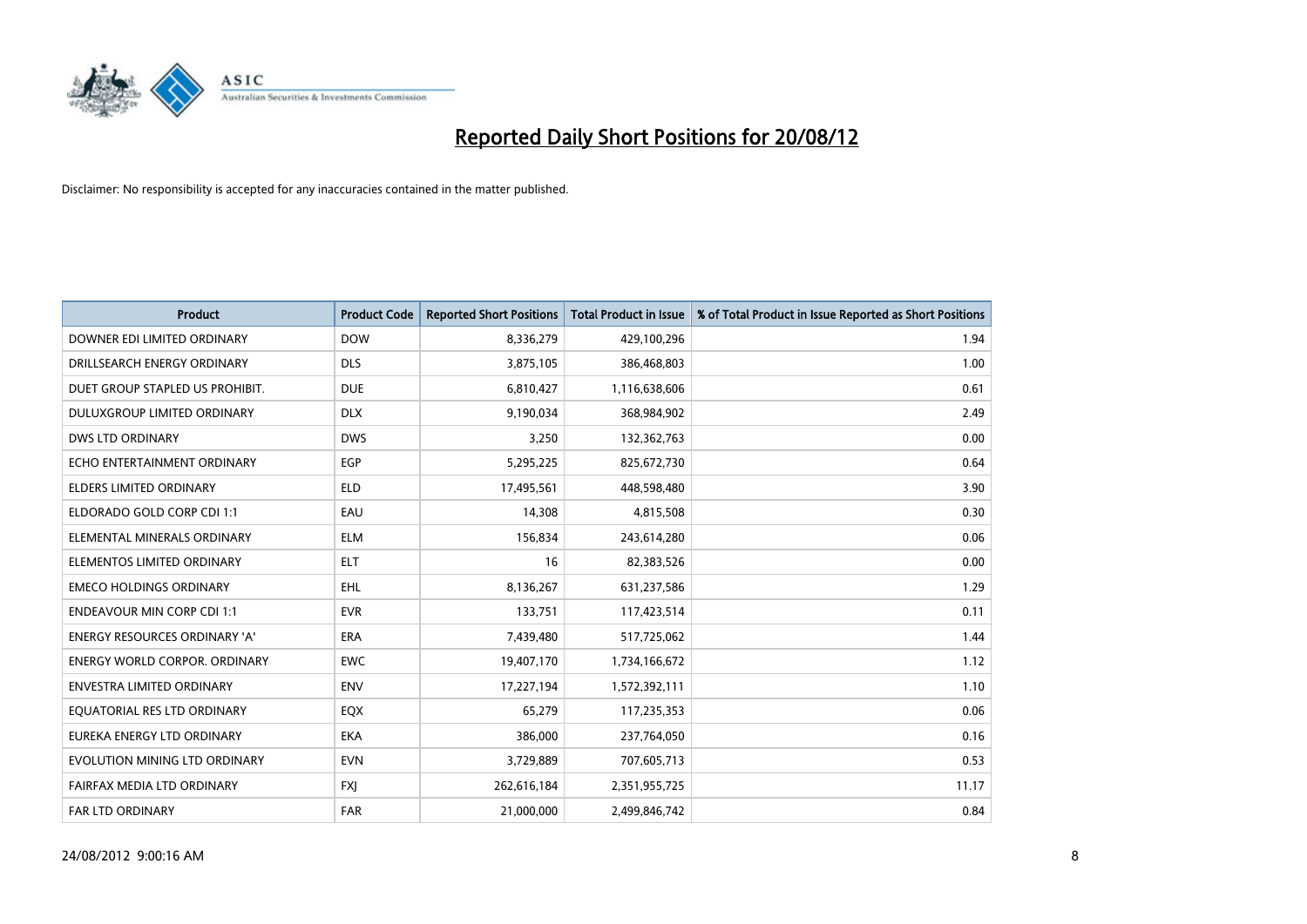

| <b>Product</b>                            | <b>Product Code</b> | <b>Reported Short Positions</b> | <b>Total Product in Issue</b> | % of Total Product in Issue Reported as Short Positions |
|-------------------------------------------|---------------------|---------------------------------|-------------------------------|---------------------------------------------------------|
| FINBAR GROUP LIMITED ORDINARY             | <b>FRI</b>          | 17,473                          | 214,172,868                   | 0.01                                                    |
| FKP PROPERTY GROUP STAPLED SECURITIES     | <b>FKP</b>          | 43,012,630                      | 1,212,083,417                 | 3.55                                                    |
| FLEETWOOD CORP ORDINARY                   | <b>FWD</b>          | 172,010                         | 59,217,993                    | 0.29                                                    |
| FLETCHER BUILDING ORDINARY                | <b>FBU</b>          | 10,418,691                      | 682,866,936                   | 1.53                                                    |
| <b>FLEXIGROUP LIMITED ORDINARY</b>        | <b>FXL</b>          | 203,909                         | 282,113,791                   | 0.07                                                    |
| <b>FLIGHT CENTRE ORDINARY</b>             | <b>FLT</b>          | 13,271,278                      | 100,055,135                   | 13.26                                                   |
| <b>FLINDERS MINES LTD ORDINARY</b>        | <b>FMS</b>          | 1,818,984                       | 1,821,300,404                 | 0.10                                                    |
| FOCUS MINERALS LTD ORDINARY               | <b>FML</b>          | 490,963                         | 4,320,773,701                 | 0.01                                                    |
| FORGE GROUP LIMITED ORDINARY              | FGE                 | 377,638                         | 86,169,014                    | 0.44                                                    |
| FORTESCUE METALS GRP ORDINARY             | <b>FMG</b>          | 208,301,796                     | 3,113,798,659                 | 6.69                                                    |
| <b>G.U.D. HOLDINGS ORDINARY</b>           | GUD                 | 1,440,840                       | 70,803,455                    | 2.03                                                    |
| <b>GALAXY RESOURCES ORDINARY</b>          | GXY                 | 5,788,292                       | 506,359,381                   | 1.14                                                    |
| <b>GENETIC TECHNOLOGIES ORDINARY</b>      | <b>GTG</b>          | 668,400                         | 464,771,819                   | 0.14                                                    |
| <b>GEODYNAMICS LIMITED ORDINARY</b>       | GDY                 | 147,009                         | 406,452,608                   | 0.04                                                    |
| <b>GINDALBIE METALS LTD ORDINARY</b>      | <b>GBG</b>          | 55,049,802                      | 1,247,487,454                 | 4.41                                                    |
| <b>GOODMAN FIELDER, ORDINARY</b>          | GFF                 | 39,533,312                      | 1,955,559,207                 | 2.02                                                    |
| <b>GOODMAN GROUP STAPLEDUSPROH.DEFSET</b> | <b>GMGDC</b>        | 7,925,327                       | 1,605,107,475                 | 0.49                                                    |
| <b>GPT GROUP STAPLED SEC.</b>             | <b>GPT</b>          | 7,207,057                       | 1,766,785,075                 | 0.41                                                    |
| <b>GRAINCORP LIMITED A CLASS ORDINARY</b> | <b>GNC</b>          | 2,032,038                       | 198,318,900                   | 1.02                                                    |
| <b>GRANGE RESOURCES. ORDINARY</b>         | <b>GRR</b>          | 2,057,239                       | 1,155,487,102                 | 0.18                                                    |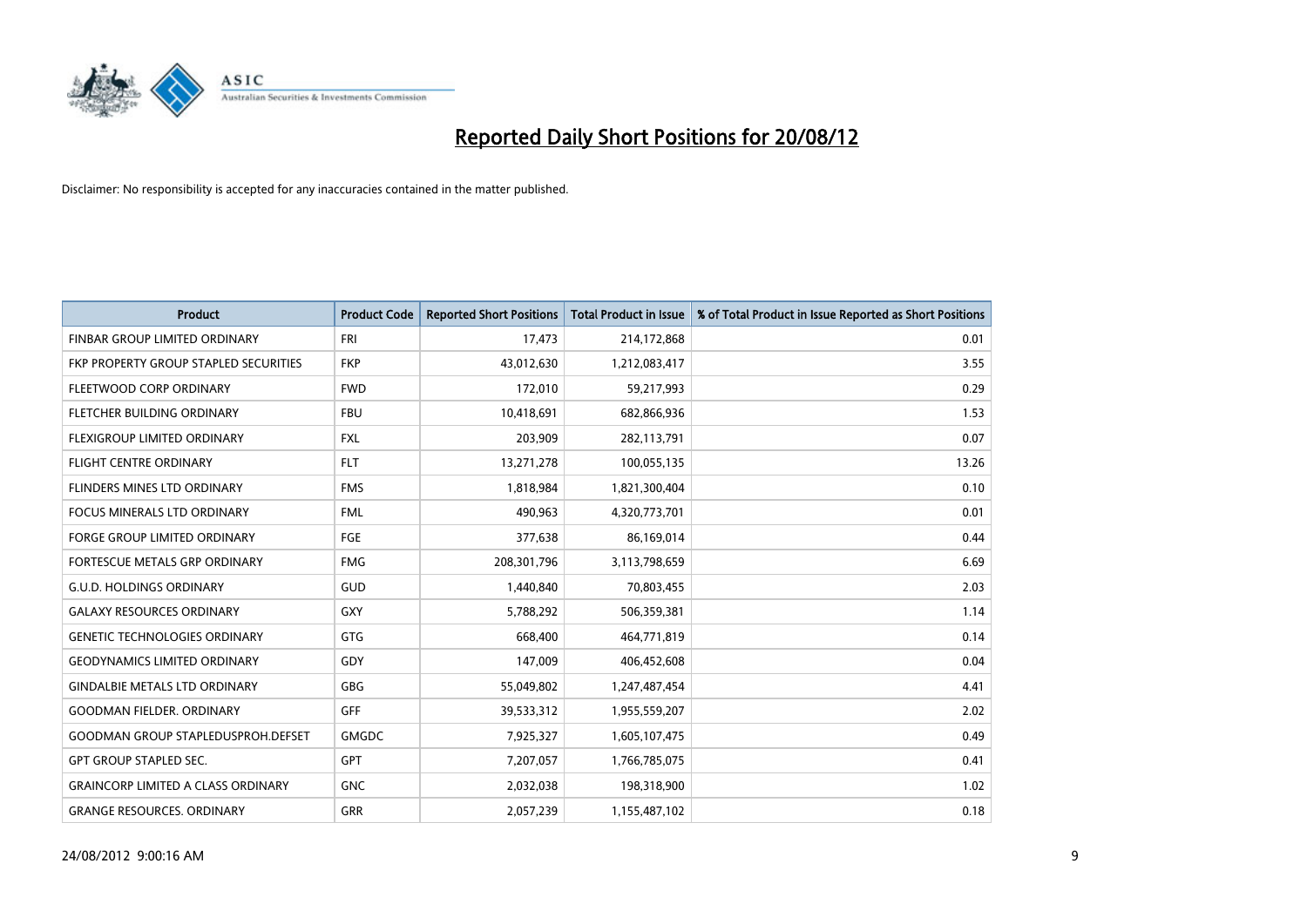

| <b>Product</b>                        | <b>Product Code</b> | <b>Reported Short Positions</b> | <b>Total Product in Issue</b> | % of Total Product in Issue Reported as Short Positions |
|---------------------------------------|---------------------|---------------------------------|-------------------------------|---------------------------------------------------------|
| <b>GREENLAND MIN EN LTD ORDINARY</b>  | GGG                 | 3,628,265                       | 416,390,488                   | 0.87                                                    |
| <b>GRYPHON MINERALS LTD ORDINARY</b>  | GRY                 | 17,372,575                      | 348,264,983                   | 4.99                                                    |
| <b>GUILDFORD COAL LTD ORDINARY</b>    | <b>GUF</b>          | 2,009,777                       | 521,046,899                   | 0.39                                                    |
| <b>GUIARAT NRE COAL LTD ORDINARY</b>  | <b>GNM</b>          | 660,589                         | 1,093,137,858                 | 0.06                                                    |
| <b>GUNNS LIMITED ORDINARY</b>         | <b>GNS</b>          | 55,105,305                      | 848,401,559                   | 6.50                                                    |
| <b>GWA GROUP LTD ORDINARY</b>         | <b>GWA</b>          | 13,554,817                      | 302,005,514                   | 4.49                                                    |
| <b>HARVEY NORMAN ORDINARY</b>         | <b>HVN</b>          | 105,364,394                     | 1,062,316,784                 | 9.92                                                    |
| HASTIE GROUP LIMITED ORDINARY         | <b>HST</b>          | 233,914                         | 137,353,504                   | 0.17                                                    |
| HASTINGS DIVERSIFIED STAPLED SECURITY | <b>HDF</b>          | 967,731                         | 530,001,072                   | 0.18                                                    |
| <b>HENDERSON GROUP CDI 1:1</b>        | <b>HGG</b>          | 6,174,705                       | 704,007,724                   | 0.88                                                    |
| HFA HOLDINGS LIMITED ORDINARY         | <b>HFA</b>          | 3,809                           | 117,332,831                   | 0.00                                                    |
| HIGHLANDS PACIFIC ORDINARY            | <b>HIG</b>          | 500,000                         | 789,132,854                   | 0.06                                                    |
| HILLGROVE RES LTD ORDINARY            | <b>HGO</b>          | 5,880,388                       | 912,901,046                   | 0.64                                                    |
| HILLS HOLDINGS LTD ORDINARY           | <b>HIL</b>          | 3,008,007                       | 246,500,444                   | 1.22                                                    |
| HORIZON OIL LIMITED ORDINARY          | <b>HZN</b>          | 25,317,784                      | 1,130,811,515                 | 2.24                                                    |
| <b>ICON ENERGY LIMITED ORDINARY</b>   | <b>ICN</b>          | 72                              | 469,301,394                   | 0.00                                                    |
| <b>IINET LIMITED ORDINARY</b>         | <b>IIN</b>          | 164,446                         | 160,968,847                   | 0.10                                                    |
| ILUKA RESOURCES ORDINARY              | ILU                 | 40,054,772                      | 418,700,517                   | 9.57                                                    |
| <b>IMDEX LIMITED ORDINARY</b>         | <b>IMD</b>          | 509,600                         | 208,235,426                   | 0.24                                                    |
| <b>INCITEC PIVOT ORDINARY</b>         | IPL                 | 3,463,803                       | 1,628,730,107                 | 0.21                                                    |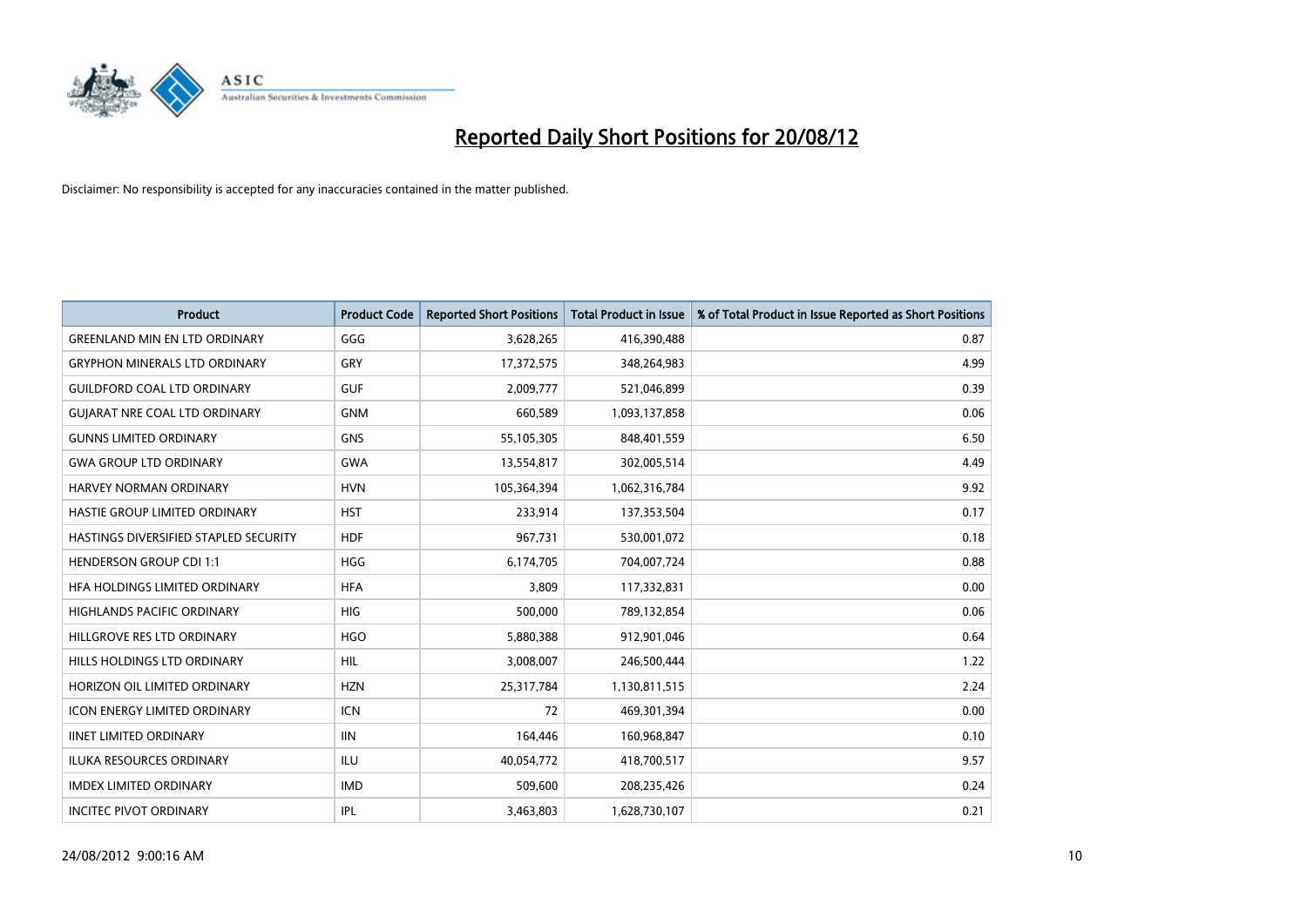

| <b>Product</b>                                  | <b>Product Code</b> | <b>Reported Short Positions</b> | <b>Total Product in Issue</b> | % of Total Product in Issue Reported as Short Positions |
|-------------------------------------------------|---------------------|---------------------------------|-------------------------------|---------------------------------------------------------|
| <b>INDEPENDENCE GROUP ORDINARY</b>              | <b>IGO</b>          | 11,824,183                      | 232,882,535                   | 5.08                                                    |
| <b>INDOPHIL RESOURCES ORDINARY</b>              | <b>IRN</b>          | 1,040,632                       | 1,203,146,194                 | 0.09                                                    |
| INDUSTREA LIMITED ORDINARY                      | IDL                 | 507,506                         | 370,268,218                   | 0.14                                                    |
| INFIGEN ENERGY STAPLED SECURITIES               | <b>IFN</b>          | 3,601,152                       | 762,265,972                   | 0.47                                                    |
| <b>INSURANCE AUSTRALIA ORDINARY</b>             | IAG                 | 3,063,928                       | 2,079,034,021                 | 0.15                                                    |
| <b>INTEGRA MINING LTD, ORDINARY</b>             | <b>IGR</b>          | 2,719,084                       | 934,440,899                   | 0.29                                                    |
| <b>INTREPID MINES ORDINARY</b>                  | <b>IAU</b>          | 7,904,088                       | 525,977,740                   | 1.50                                                    |
| <b>INVESTA OFFICE FUND STAPLED SECURITIES</b>   | <b>IOF</b>          | 2,590,600                       | 614,047,458                   | 0.42                                                    |
| <b>INVOCARE LIMITED ORDINARY</b>                | IVC                 | 3,520,258                       | 110,030,298                   | 3.20                                                    |
| <b>ION LIMITED ORDINARY</b>                     | <b>ION</b>          | 164,453                         | 256,365,105                   | 0.06                                                    |
| <b>IOOF HOLDINGS LTD ORDINARY</b>               | IFL.                | 1,898,446                       | 229,794,395                   | 0.83                                                    |
| <b>IPROPERTY GROUP LTD ORDINARY</b>             | <b>IPP</b>          | 400,000                         | 179,879,862                   | 0.22                                                    |
| <b>IRESS LIMITED ORDINARY</b>                   | <b>IRE</b>          | 3,268,833                       | 128,428,871                   | 2.55                                                    |
| <b>IRON ORE HOLDINGS ORDINARY</b>               | <b>IOH</b>          | 40.418                          | 161,330,094                   | 0.03                                                    |
| ISHARES MSCI AUS 200 ISHARES MSCI AUS 200       | <b>IOZ</b>          | 17,133                          | 5,253,191                     | 0.33                                                    |
| <b>ISHARES MSCI EAFE CDI 1:1</b>                | <b>IVE</b>          | 672                             | 590,400,000                   | 0.00                                                    |
| <b>IVANHOE AUSTRALIA ORDINARY</b>               | <b>IVA</b>          | 3,934,133                       | 554,687,635                   | 0.71                                                    |
| <b>JAMES HARDIE INDUST CHESS DEPOSITARY INT</b> | <b>IHX</b>          | 9,886,164                       | 437,947,092                   | 2.26                                                    |
| <b>IB HI-FI LIMITED ORDINARY</b>                | <b>IBH</b>          | 20,676,869                      | 98,850,643                    | 20.92                                                   |
| <b>IUPITER MINES ORDINARY</b>                   | <b>IMS</b>          | 158                             | 2,056,834,044                 | 0.00                                                    |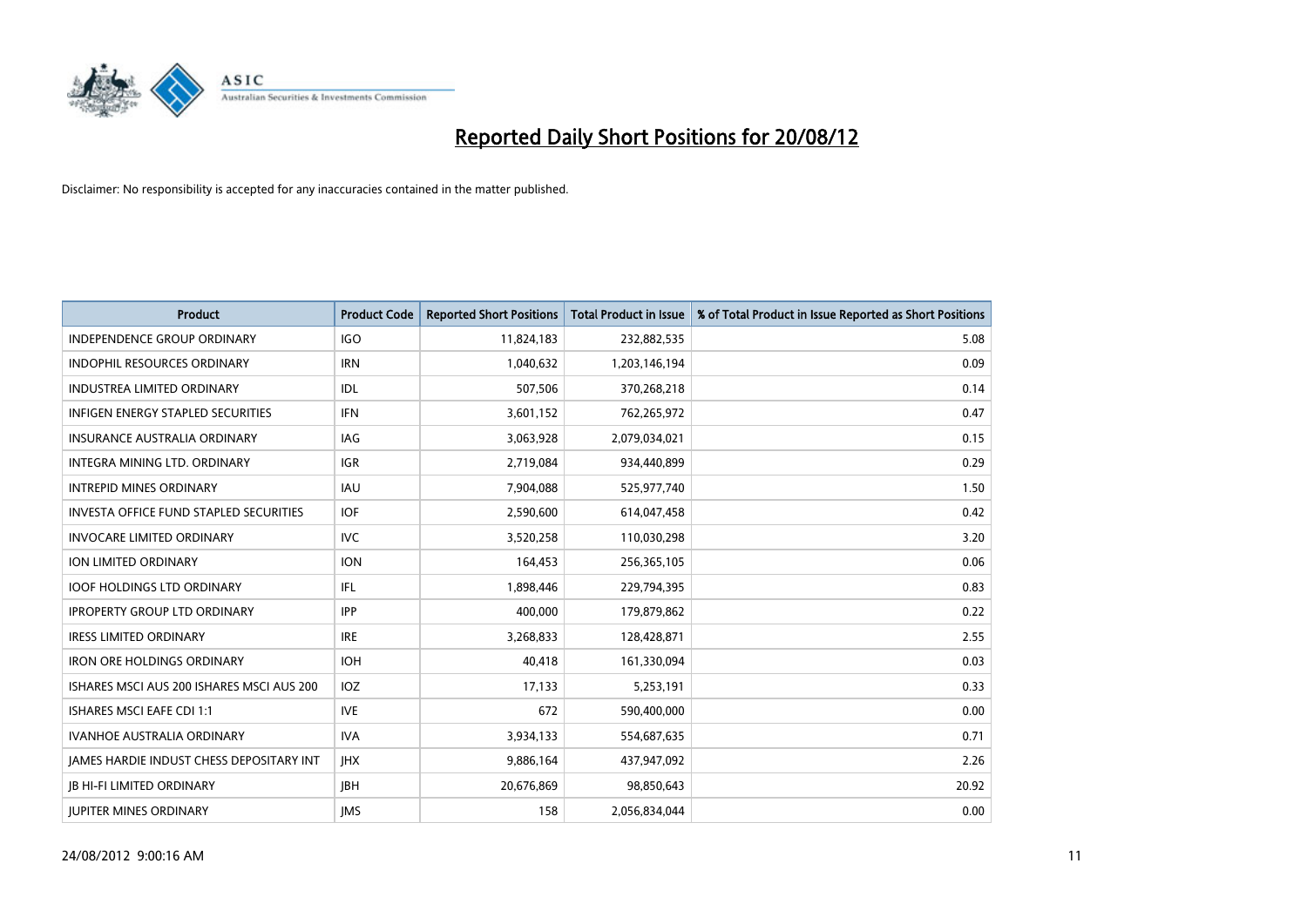

| <b>Product</b>                        | <b>Product Code</b> | <b>Reported Short Positions</b> | <b>Total Product in Issue</b> | % of Total Product in Issue Reported as Short Positions |
|---------------------------------------|---------------------|---------------------------------|-------------------------------|---------------------------------------------------------|
| <b>KAGARA LTD ORDINARY</b>            | <b>KZL</b>          | 3,426,006                       | 798,953,117                   | 0.43                                                    |
| KANGAROO RES LTD ORDINARY             | <b>KRL</b>          | 51,941                          | 3,434,430,012                 | 0.00                                                    |
| KAROON GAS AUSTRALIA ORDINARY         | <b>KAR</b>          | 874,132                         | 221,420,769                   | 0.39                                                    |
| KATHMANDU HOLD LTD ORDINARY           | <b>KMD</b>          | 1,968,689                       | 200,165,940                   | 0.98                                                    |
| <b>KBL MINING LIMITED ORDINARY</b>    | <b>KBL</b>          | 1,820                           | 285,421,456                   | 0.00                                                    |
| <b>KENTOR GOLD LIMITED ORDINARY</b>   | KGL                 | 290                             | 116,209,874                   | 0.00                                                    |
| KINGSGATE CONSOLID. ORDINARY          | <b>KCN</b>          | 6,996,585                       | 151,347,122                   | 4.62                                                    |
| KINGSROSE MINING LTD ORDINARY         | <b>KRM</b>          | 77,198                          | 289,243,617                   | 0.03                                                    |
| LEIGHTON HOLDINGS ORDINARY            | LEI                 | 12,706,401                      | 337,087,596                   | 3.77                                                    |
| LEND LEASE GROUP UNIT/ORD STAPLED     | LLC                 | 7,563,501                       | 572,789,827                   | 1.32                                                    |
| LINC ENERGY LTD ORDINARY              | <b>LNC</b>          | 45,592,689                      | 504,487,631                   | 9.04                                                    |
| LIQUEFIED NATURAL ORDINARY            | <b>LNG</b>          | 272,800                         | 267,699,015                   | 0.10                                                    |
| LYNAS CORPORATION ORDINARY            | <b>LYC</b>          | 183,257,753                     | 1,715,029,131                 | 10.69                                                   |
| M2 TELECOMMUNICATION ORDINARY         | <b>MTU</b>          | 2,170,678                       | 156,581,954                   | 1.39                                                    |
| <b>MACMAHON HOLDINGS ORDINARY</b>     | <b>MAH</b>          | 4,547,376                       | 741,316,038                   | 0.61                                                    |
| MACQ ATLAS ROADS GRP ORDINARY STAPLED | <b>MOA</b>          | 5,386,695                       | 478,531,436                   | 1.13                                                    |
| MACQUARIE GROUP LTD ORDINARY          | <b>MOG</b>          | 6,439,627                       | 344,026,262                   | 1.87                                                    |
| <b>MARENGO MINING ORDINARY</b>        | <b>MGO</b>          | 39,850                          | 1,137,078,446                 | 0.00                                                    |
| MASTERMYNE GROUP LTD ORDINARY         | <b>MYE</b>          | 49,000                          | 75,367,514                    | 0.07                                                    |
| MATRIX C & E LTD ORDINARY             | <b>MCE</b>          | 918,655                         | 94,555,428                    | 0.97                                                    |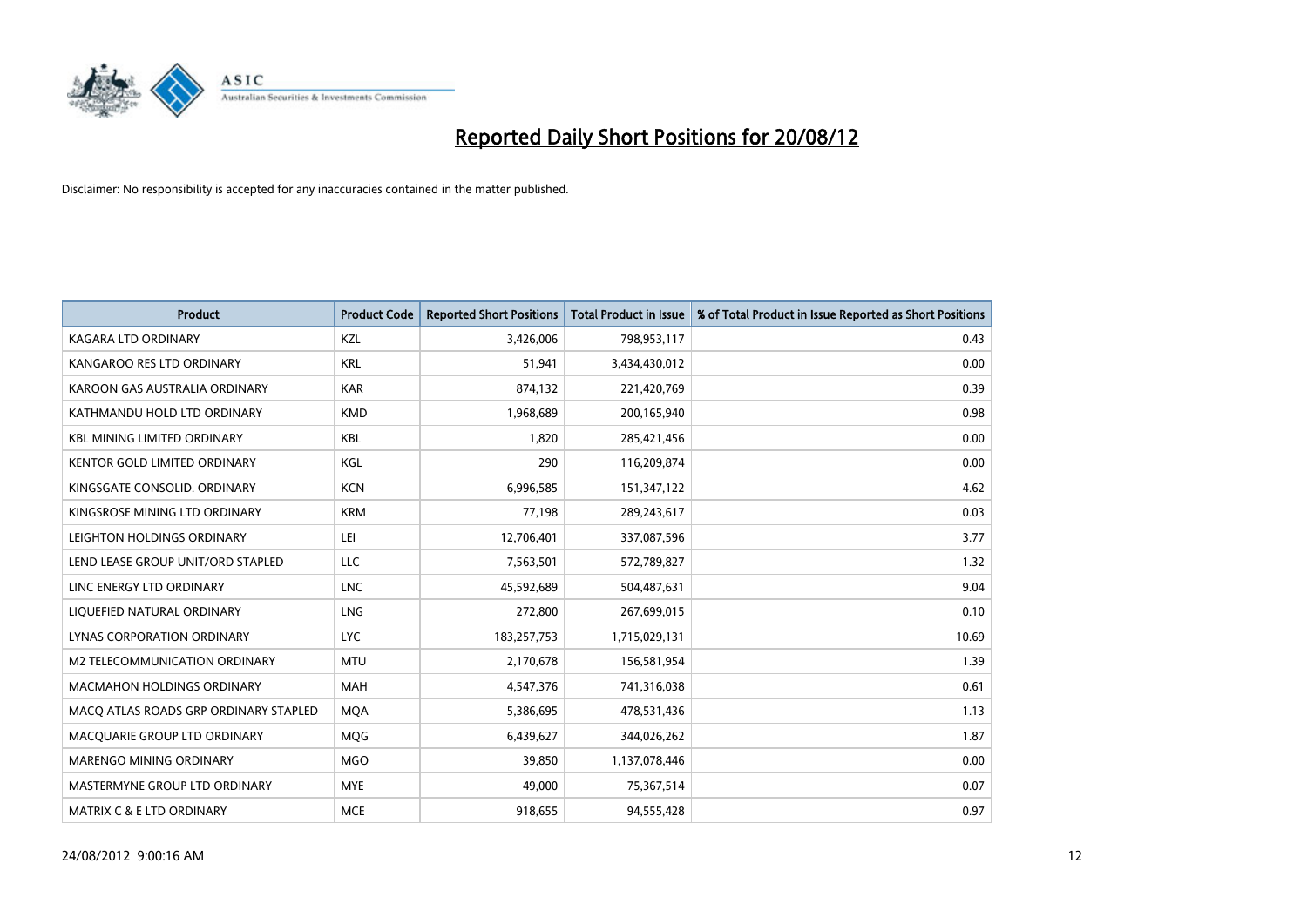

| <b>Product</b>                    | <b>Product Code</b> | <b>Reported Short Positions</b> | <b>Total Product in Issue</b> | % of Total Product in Issue Reported as Short Positions |
|-----------------------------------|---------------------|---------------------------------|-------------------------------|---------------------------------------------------------|
| <b>MAVERICK DRILLING ORDINARY</b> | <b>MAD</b>          | 1,416,707                       | 292,104,090                   | 0.49                                                    |
| MCMILLAN SHAKESPEARE ORDINARY     | <b>MMS</b>          | 19,245                          | 74,523,965                    | 0.03                                                    |
| MEDUSA MINING LTD ORDINARY        | <b>MML</b>          | 1,530,556                       | 188,903,911                   | 0.81                                                    |
| MEO AUSTRALIA LTD ORDINARY        | <b>MEO</b>          | 3,773,158                       | 539,913,260                   | 0.70                                                    |
| <b>MERMAID MARINE ORDINARY</b>    | <b>MRM</b>          | 1,650,768                       | 219,453,350                   | 0.75                                                    |
| MESOBLAST LIMITED ORDINARY        | <b>MSB</b>          | 18,527,638                      | 284,478,361                   | 6.51                                                    |
| <b>METALS X LIMITED ORDINARY</b>  | <b>MLX</b>          | 2,018,017                       | 1,316,663,257                 | 0.15                                                    |
| METCASH LIMITED ORDINARY          | <b>MTS</b>          | 43,909,837                      | 880,704,786                   | 4.99                                                    |
| METMINCO LIMITED ORDINARY         | <b>MNC</b>          | 706.002                         | 1,749,541,573                 | 0.04                                                    |
| MHM METALS LIMITED ORDINARY       | <b>MHM</b>          | 37,083                          | 114,158,024                   | 0.03                                                    |
| MICLYN EXP OFFSHR ORDINARY        | <b>MIO</b>          | 83,335                          | 278,515,705                   | 0.03                                                    |
| MILTON CORPORATION ORDINARY       | <b>MLT</b>          | 12,800                          | 121,625,655                   | 0.01                                                    |
| MINCOR RESOURCES NL ORDINARY      | <b>MCR</b>          | 1,003,735                       | 188,208,274                   | 0.53                                                    |
| MINERAL DEPOSITS ORDINARY         | <b>MDL</b>          | 450,237                         | 83,538,786                    | 0.54                                                    |
| MINERAL RESOURCES, ORDINARY       | <b>MIN</b>          | 3,627,804                       | 184,856,018                   | 1.96                                                    |
| MIRABELA NICKEL LTD ORDINARY      | <b>MBN</b>          | 10,801,871                      | 876,571,645                   | 1.23                                                    |
| MIRVAC GROUP STAPLED SECURITIES   | <b>MGR</b>          | 11,413,113                      | 3,422,151,869                 | 0.33                                                    |
| MOLOPO ENERGY LTD ORDINARY        | <b>MPO</b>          | 1,124,831                       | 245,849,711                   | 0.46                                                    |
| MOLY MINES LIMITED ORDINARY       | <b>MOL</b>          | 101                             | 384,893,989                   | 0.00                                                    |
| MONADELPHOUS GROUP ORDINARY       | <b>MND</b>          | 4,070,453                       | 88,674,327                    | 4.59                                                    |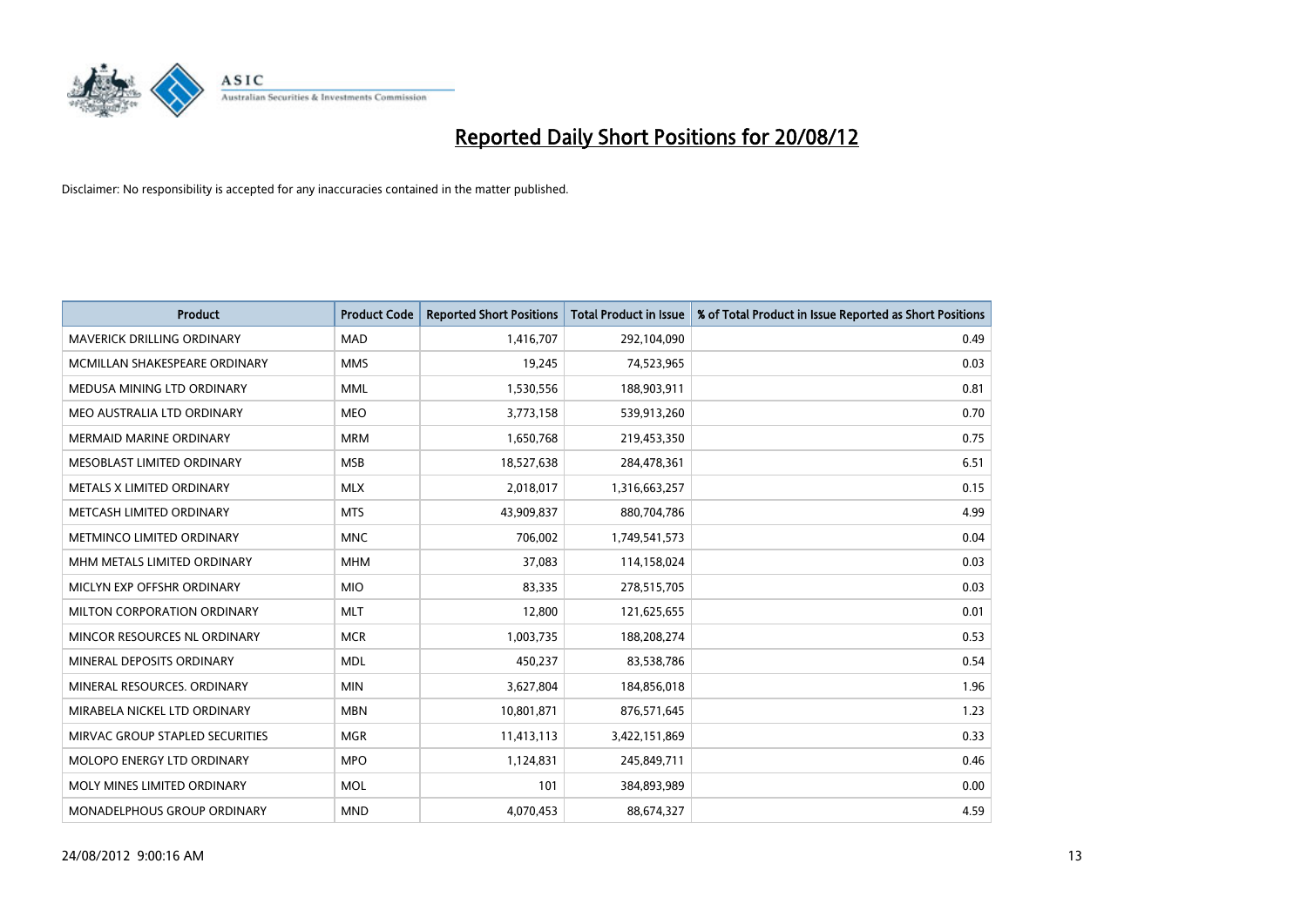

| <b>Product</b>                  | <b>Product Code</b> | <b>Reported Short Positions</b> | <b>Total Product in Issue</b> | % of Total Product in Issue Reported as Short Positions |
|---------------------------------|---------------------|---------------------------------|-------------------------------|---------------------------------------------------------|
| MORTGAGE CHOICE LTD ORDINARY    | <b>MOC</b>          | 2,324,547                       | 120,319,572                   | 1.93                                                    |
| MOUNT GIBSON IRON ORDINARY      | <b>MGX</b>          | 5,201,739                       | 1,085,728,430                 | 0.48                                                    |
| MURCHISON METALS LTD ORDINARY   | <b>MMX</b>          | 9,550,365                       | 450,427,346                   | 2.12                                                    |
| MYER HOLDINGS LTD ORDINARY      | <b>MYR</b>          | 59,379,886                      | 583,384,551                   | 10.18                                                   |
| <b>MYSTATE LIMITED ORDINARY</b> | <b>MYS</b>          | 12,572                          | 86,977,573                    | 0.01                                                    |
| NATIONAL AUST, BANK ORDINARY    | <b>NAB</b>          | 14,312,638                      | 2,273,158,183                 | 0.63                                                    |
| NAVITAS LIMITED ORDINARY        | <b>NVT</b>          | 11,791,342                      | 375,318,628                   | 3.14                                                    |
| NEON ENERGY LIMITED ORDINARY    | <b>NEN</b>          | 656,575                         | 439,237,518                   | 0.15                                                    |
| NEW HOPE CORPORATION ORDINARY   | <b>NHC</b>          | 2,974,793                       | 830,411,534                   | 0.36                                                    |
| NEWCREST MINING ORDINARY        | <b>NCM</b>          | 1,590,147                       | 765,000,000                   | 0.21                                                    |
| NEWS CORP A NON-VOTING CDI      | <b>NWSLV</b>        | 3,465,895                       | 1,569,878,008                 | 0.22                                                    |
| NEWS CORP B VOTING CDI          | <b>NWS</b>          | 1,288,504                       | 798,520,953                   | 0.16                                                    |
| NEWSAT LIMITED ORDINARY         | <b>NWT</b>          | 70,000                          | 233,052,157                   | 0.03                                                    |
| NEXTDC LIMITED ORDINARY         | <b>NXT</b>          | 2,329,231                       | 150,602,388                   | 1.55                                                    |
| NEXUS ENERGY LIMITED ORDINARY   | <b>NXS</b>          | 4,161,947                       | 1,329,821,159                 | 0.31                                                    |
| NIB HOLDINGS LIMITED ORDINARY   | <b>NHF</b>          | 75,527                          | 439,004,182                   | 0.02                                                    |
| NIDO PETROLEUM ORDINARY         | <b>NDO</b>          | 105,313                         | 1,390,829,818                 | 0.01                                                    |
| NOBLE MINERAL RES ORDINARY      | <b>NMG</b>          | 4,536,497                       | 610,147,952                   | 0.74                                                    |
| NORFOLK GROUP ORDINARY          | <b>NFK</b>          | 550                             | 158,890,730                   | 0.00                                                    |
| NORTHERN IRON LTD ORDINARY      | <b>NFE</b>          | 141,791                         | 369,980,113                   | 0.04                                                    |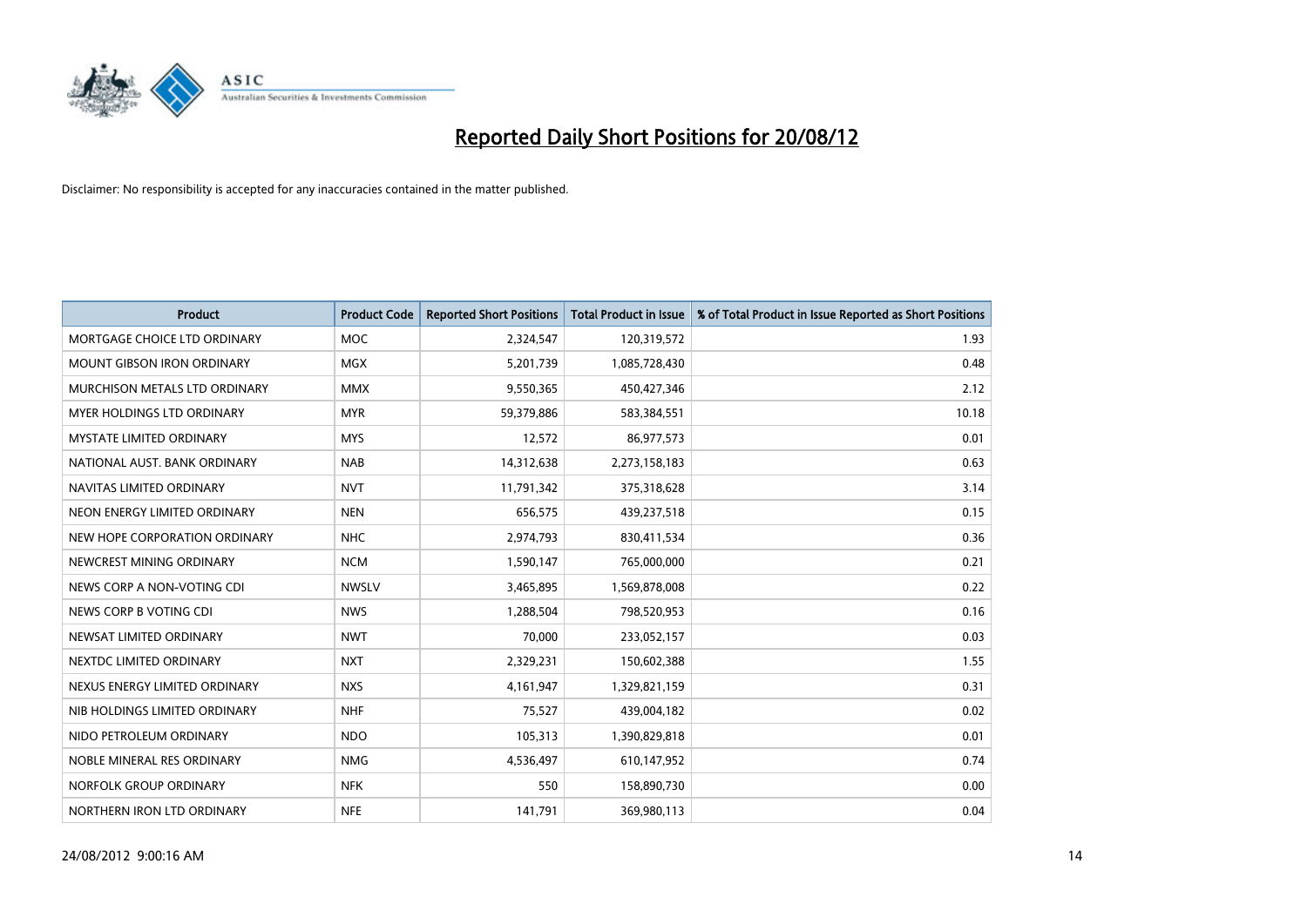

| <b>Product</b>                        | <b>Product Code</b> | <b>Reported Short Positions</b> | <b>Total Product in Issue</b> | % of Total Product in Issue Reported as Short Positions |
|---------------------------------------|---------------------|---------------------------------|-------------------------------|---------------------------------------------------------|
| NORTHERN STAR ORDINARY                | <b>NST</b>          | 2,066,448                       | 410,514,273                   | 0.50                                                    |
| NORTON GOLD FIELDS ORDINARY           | <b>NGF</b>          | 500,000                         | 861,580,265                   | 0.06                                                    |
| NRW HOLDINGS LIMITED ORDINARY         | <b>NWH</b>          | 2,757,438                       | 278,888,011                   | 0.99                                                    |
| NUFARM LIMITED ORDINARY               | <b>NUF</b>          | 6,132,454                       | 262,142,247                   | 2.34                                                    |
| OAKTON LIMITED ORDINARY               | <b>OKN</b>          | 242,606                         | 91,721,874                    | 0.26                                                    |
| OCEANAGOLD CORP. CHESS DEPOSITARY INT | <b>OGC</b>          | 361,593                         | 262,982,710                   | 0.14                                                    |
| OIL SEARCH LTD ORDINARY               | <b>OSH</b>          | 4,997,359                       | 1,331,356,047                 | 0.38                                                    |
| OM HOLDINGS LIMITED ORDINARY          | <b>OMH</b>          | 4,687,565                       | 604,105,150                   | 0.78                                                    |
| ORICA LIMITED ORDINARY                | ORI                 | 2,059,000                       | 365,642,802                   | 0.56                                                    |
| ORIGIN ENERGY ORDINARY                | <b>ORG</b>          | 8,069,787                       | 1,089,633,153                 | 0.74                                                    |
| OROCOBRE LIMITED ORDINARY             | <b>ORE</b>          | 56,485                          | 103,195,029                   | 0.05                                                    |
| OROTONGROUP LIMITED ORDINARY          | <b>ORL</b>          | 170,875                         | 40,880,902                    | 0.42                                                    |
| OZ MINERALS ORDINARY                  | OZL                 | 6,683,927                       | 303,470,022                   | 2.20                                                    |
| <b>PACIFIC BRANDS ORDINARY</b>        | <b>PBG</b>          | 4,620,869                       | 912,915,695                   | 0.51                                                    |
| PALADIN ENERGY LTD ORDINARY           | <b>PDN</b>          | 65,304,659                      | 835,645,290                   | 7.81                                                    |
| PANAUST LIMITED ORDINARY              | <b>PNA</b>          | 3,472,702                       | 604,599,995                   | 0.57                                                    |
| PANCONTINENTAL OIL ORDINARY           | <b>PCL</b>          | 550,000                         | 1,148,744,096                 | 0.05                                                    |
| PANORAMIC RESOURCES ORDINARY          | PAN                 | 2,592,290                       | 238,714,560                   | 1.09                                                    |
| PAPERLINX LIMITED ORDINARY            | <b>PPX</b>          | 1,583,389                       | 609,280,761                   | 0.26                                                    |
| PAPILLON RES LTD ORDINARY             | PIR                 | 614,763                         | 245,819,121                   | 0.25                                                    |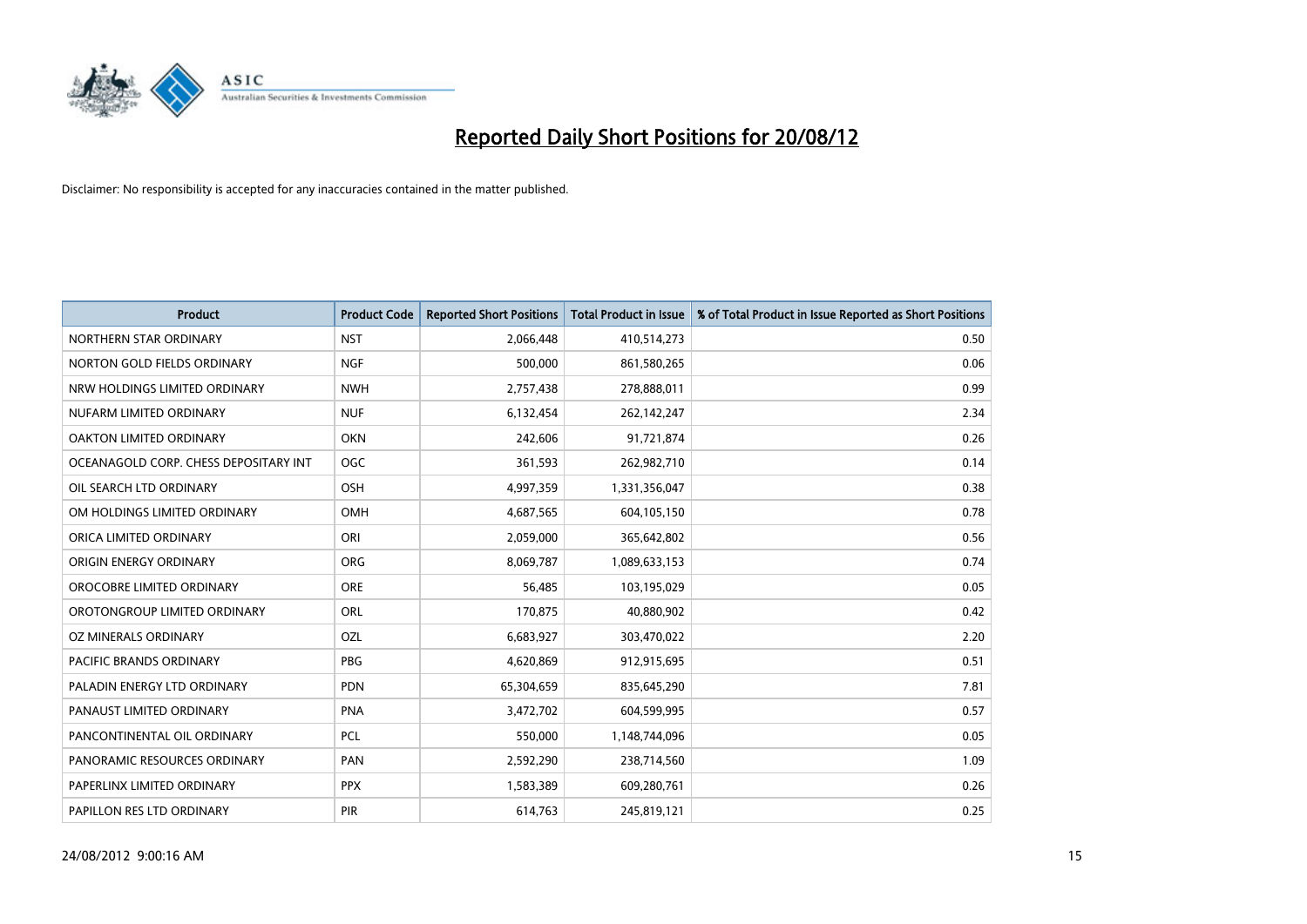

| <b>Product</b>                      | <b>Product Code</b> | <b>Reported Short Positions</b> | <b>Total Product in Issue</b> | % of Total Product in Issue Reported as Short Positions |
|-------------------------------------|---------------------|---------------------------------|-------------------------------|---------------------------------------------------------|
| PEET LIMITED ORDINARY               | <b>PPC</b>          | 1,699,915                       | 320,170,604                   | 0.53                                                    |
| PERILYA LIMITED ORDINARY            | <b>PEM</b>          | 96,970                          | 769,316,426                   | 0.01                                                    |
| PERPETUAL LIMITED ORDINARY          | <b>PPT</b>          | 2,290,208                       | 41,980,678                    | 5.46                                                    |
| PERSEUS MINING LTD ORDINARY         | PRU                 | 11,240,898                      | 457,962,088                   | 2.45                                                    |
| PHARMAXIS LTD ORDINARY              | <b>PXS</b>          | 3,740,063                       | 307,888,389                   | 1.21                                                    |
| PLATINUM ASSET ORDINARY             | <b>PTM</b>          | 10,726,640                      | 561,347,878                   | 1.91                                                    |
| PLATINUM AUSTRALIA ORDINARY         | <b>PLA</b>          | 836,127                         | 504,968,043                   | 0.17                                                    |
| PMI GOLD CORP CDI 1:1               | <b>PVM</b>          | 57,304                          | 71,705,667                    | 0.08                                                    |
| PMP LIMITED ORDINARY                | <b>PMP</b>          | 146,219                         | 323,781,124                   | 0.05                                                    |
| PREMIER INVESTMENTS ORDINARY        | <b>PMV</b>          | 741,778                         | 155,260,478                   | 0.48                                                    |
| PRIMA BIOMED LTD ORDINARY           | <b>PRR</b>          | 4,350,000                       | 1,066,063,388                 | 0.41                                                    |
| PRIMARY HEALTH CARE ORDINARY        | <b>PRY</b>          | 17,954,700                      | 501,717,314                   | 3.58                                                    |
| PRIMEAG AUSTRALIA ORDINARY          | PAG                 | 77,589                          | 266,394,444                   | 0.03                                                    |
| PROGRAMMED ORDINARY                 | <b>PRG</b>          | 602,264                         | 118,175,280                   | 0.51                                                    |
| <b>QANTAS AIRWAYS ORDINARY</b>      | QAN                 | 13,944,460                      | 2,265,123,620                 | 0.62                                                    |
| OBE INSURANCE GROUP ORDINARY        | <b>OBE</b>          | 51,155,833                      | 1,181,684,901                 | 4.33                                                    |
| OR NATIONAL LIMITED ORDINARY        | <b>ORN</b>          | 12,812,890                      | 2,440,000,000                 | 0.53                                                    |
| ORXPHARMA LTD ORDINARY              | <b>QRX</b>          | 164,104                         | 144,577,206                   | 0.11                                                    |
| <b>QUBE LOGISTICS HLDG ORDINARY</b> | <b>QUB</b>          | 6,115,455                       | 921,407,185                   | 0.66                                                    |
| RAMELIUS RESOURCES ORDINARY         | <b>RMS</b>          | 1,812,460                       | 336,116,949                   | 0.54                                                    |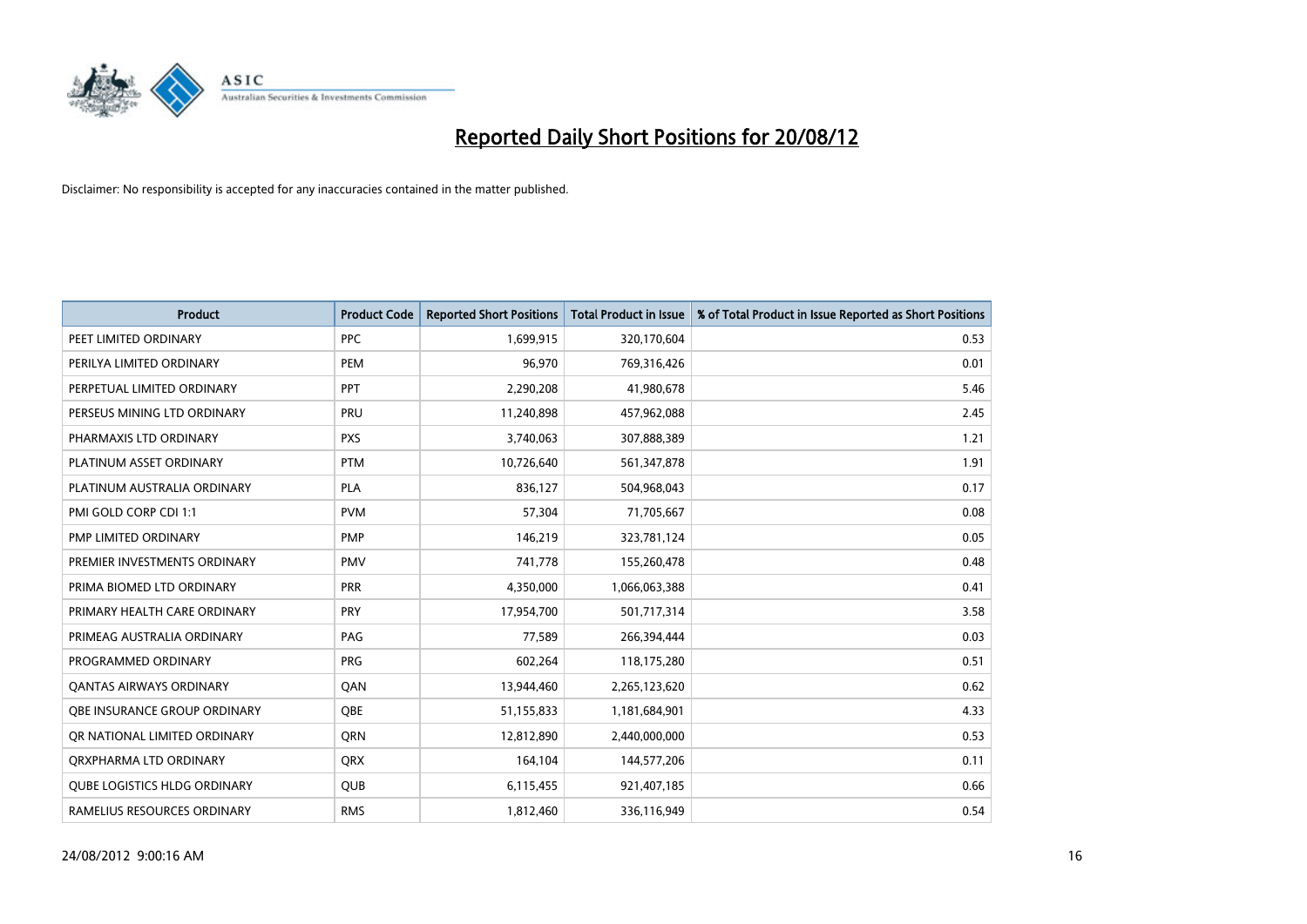

| <b>Product</b>                     | <b>Product Code</b> | <b>Reported Short Positions</b> | <b>Total Product in Issue</b> | % of Total Product in Issue Reported as Short Positions |
|------------------------------------|---------------------|---------------------------------|-------------------------------|---------------------------------------------------------|
| RAMSAY HEALTH CARE ORDINARY        | <b>RHC</b>          | 2,850,378                       | 202,081,252                   | 1.41                                                    |
| RANGE RESOURCES LTD ORDINARY       | <b>RRS</b>          | 233,488                         | 2,118,880,660                 | 0.01                                                    |
| <b>RCR TOMLINSON ORDINARY</b>      | <b>RCR</b>          | 34,457                          | 131,444,875                   | 0.03                                                    |
| <b>REA GROUP ORDINARY</b>          | <b>REA</b>          | 268,188                         | 131,714,699                   | 0.20                                                    |
| RECKON LIMITED ORDINARY            | <b>RKN</b>          | 989,650                         | 129,488,015                   | 0.76                                                    |
| <b>RED 5 LIMITED ORDINARY</b>      | <b>RED</b>          | 120,803                         | 135,488,008                   | 0.09                                                    |
| RED EMPEROR RESOURCE ORDINARY      | <b>RMP</b>          | 4,500                           | 266,234,221                   | 0.00                                                    |
| RED FORK ENERGY ORDINARY           | <b>RFE</b>          | 1,336,987                       | 310,324,853                   | 0.43                                                    |
| REDBANK ENERGY LTD ORDINARY        | AEJ                 | 13                              | 786,287                       | 0.00                                                    |
| <b>REGIS RESOURCES ORDINARY</b>    | <b>RRL</b>          | 835,948                         | 453,056,465                   | 0.18                                                    |
| RESMED INC CDI 10:1                | <b>RMD</b>          | 2,564,498                       | 1,556,242,300                 | 0.16                                                    |
| <b>RESOLUTE MINING ORDINARY</b>    | <b>RSG</b>          | 4,960,693                       | 628,628,623                   | 0.79                                                    |
| RESOURCE GENERATION ORDINARY       | <b>RES</b>          | 173                             | 262,895,652                   | 0.00                                                    |
| RETAIL FOOD GROUP ORDINARY         | <b>RFG</b>          | 16,960                          | 108,910,114                   | 0.02                                                    |
| REVERSE CORP LIMITED ORDINARY      | <b>REF</b>          | 100                             | 92,382,175                    | 0.00                                                    |
| REX MINERALS LIMITED ORDINARY      | <b>RXM</b>          | 526,286                         | 188,907,284                   | 0.28                                                    |
| RHG LIMITED ORDINARY               | <b>RHG</b>          | 36,083                          | 308,483,177                   | 0.01                                                    |
| RIALTO ENERGY ORDINARY             | <b>RIA</b>          | 64,233                          | 672,259,992                   | 0.01                                                    |
| <b>RIDLEY CORPORATION ORDINARY</b> | <b>RIC</b>          | 3,965                           | 307,817,071                   | 0.00                                                    |
| RIO TINTO LIMITED ORDINARY         | <b>RIO</b>          | 18,695,830                      | 435,758,720                   | 4.29                                                    |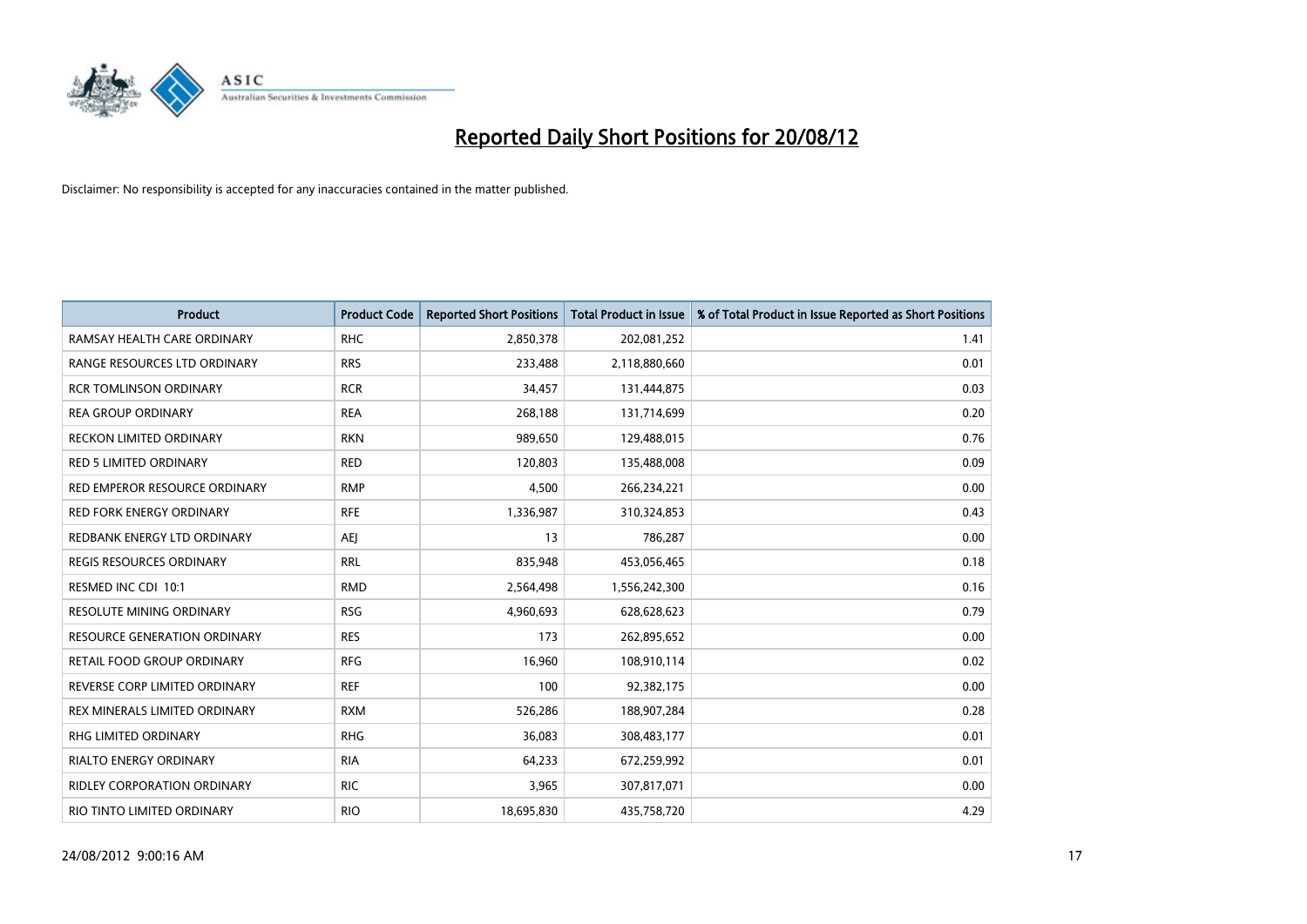

| <b>Product</b>                           | <b>Product Code</b> | <b>Reported Short Positions</b> | <b>Total Product in Issue</b> | % of Total Product in Issue Reported as Short Positions |
|------------------------------------------|---------------------|---------------------------------|-------------------------------|---------------------------------------------------------|
| ROC OIL COMPANY ORDINARY                 | <b>ROC</b>          | 2,859,954                       | 683,235,552                   | 0.42                                                    |
| RURALCO HOLDINGS ORDINARY                | <b>RHL</b>          | 12,000                          | 55,019,284                    | 0.02                                                    |
| SAI GLOBAL LIMITED ORDINARY              | SAI                 | 2,415,870                       | 204,354,836                   | 1.18                                                    |
| SALMAT LIMITED ORDINARY                  | <b>SLM</b>          | 2,795,227                       | 159,802,174                   | 1.75                                                    |
| SAMSON OIL & GAS LTD ORDINARY            | SSN                 | 3,891,738                       | 1,784,437,989                 | 0.22                                                    |
| SANDFIRE RESOURCES ORDINARY              | <b>SFR</b>          | 4,508,983                       | 151,557,635                   | 2.98                                                    |
| <b>SANTOS LTD ORDINARY</b>               | <b>STO</b>          | 6,204,284                       | 953,003,449                   | 0.65                                                    |
| SARACEN MINERAL ORDINARY                 | SAR                 | 4,687,033                       | 594,815,640                   | 0.79                                                    |
| SEDGMAN LIMITED ORDINARY                 | <b>SDM</b>          | 12,488                          | 214,292,930                   | 0.01                                                    |
| SEEK LIMITED ORDINARY                    | <b>SEK</b>          | 12,677,016                      | 337,101,307                   | 3.76                                                    |
| SENEX ENERGY LIMITED ORDINARY            | <b>SXY</b>          | 4,712,370                       | 1,138,734,837                 | 0.41                                                    |
| SERVCORP LIMITED ORDINARY                | SRV                 | 311                             | 98,440,807                    | 0.00                                                    |
| SERVICE STREAM ORDINARY                  | <b>SSM</b>          | 400                             | 283,418,867                   | 0.00                                                    |
| SEVEN GROUP HOLDINGS ORDINARY            | <b>SVW</b>          | 1,708,296                       | 307,410,281                   | 0.56                                                    |
| SEVEN WEST MEDIA LTD ORDINARY            | <b>SWM</b>          | 18,338,106                      | 999,160,872                   | 1.84                                                    |
| SIGMA PHARMACEUTICAL ORDINARY            | <b>SIP</b>          | 5,863,105                       | 1,186,303,520                 | 0.49                                                    |
| SILEX SYSTEMS ORDINARY                   | <b>SLX</b>          | 835,905                         | 170,143,997                   | 0.49                                                    |
| SILVER LAKE RESOURCE ORDINARY            | <b>SLR</b>          | 7,005,925                       | 225,493,476                   | 3.11                                                    |
| SIMS METAL MGMT LTD ORDINARY             | SGM                 | 9,772,766                       | 204,830,045                   | 4.77                                                    |
| SINGAPORE TELECOMM. CHESS DEPOSITARY INT | SGT                 | 10,024,867                      | 154,444,714                   | 6.49                                                    |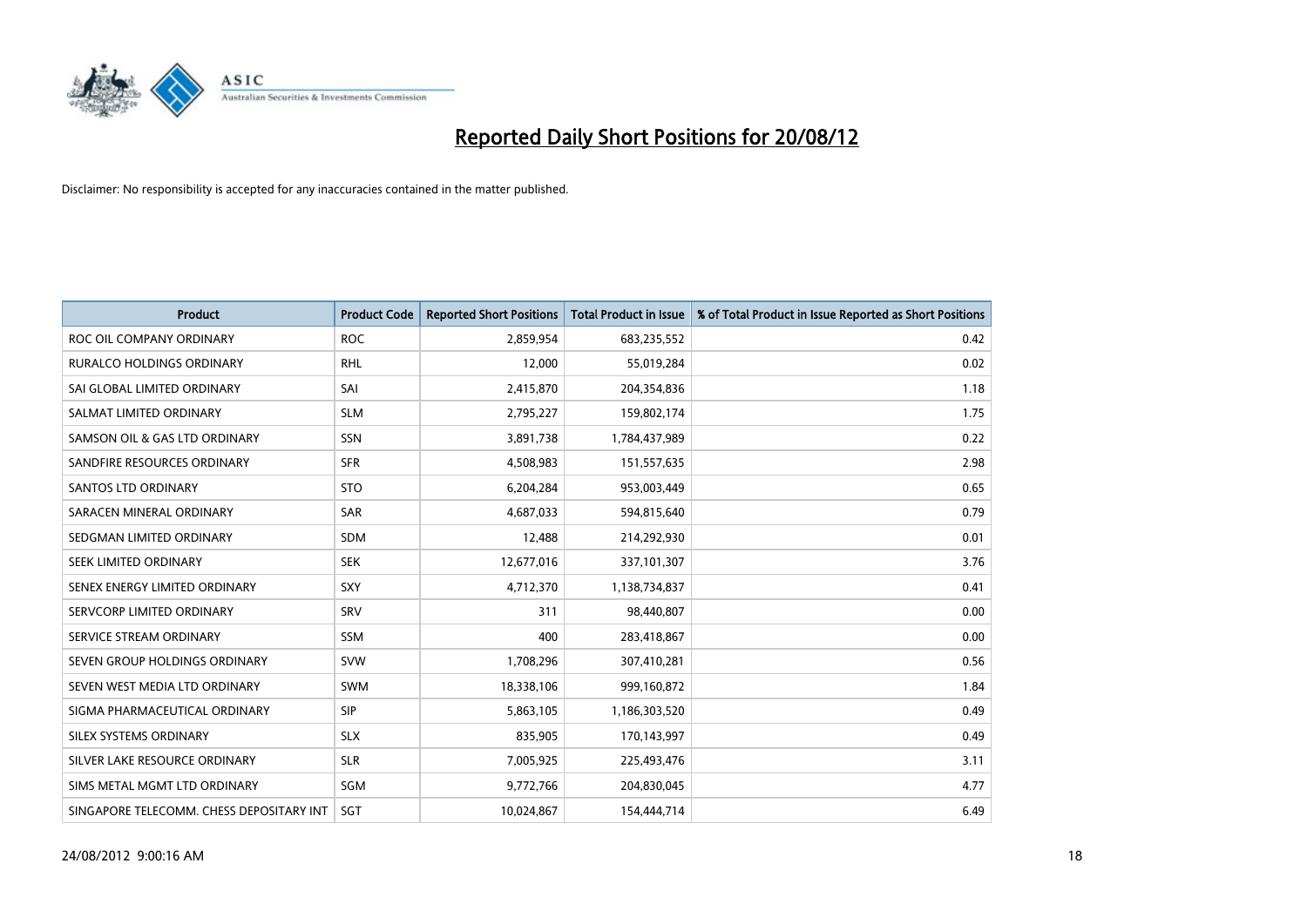

| <b>Product</b>                           | <b>Product Code</b> | <b>Reported Short Positions</b> | <b>Total Product in Issue</b> | % of Total Product in Issue Reported as Short Positions |
|------------------------------------------|---------------------|---------------------------------|-------------------------------|---------------------------------------------------------|
| SIRTEX MEDICAL ORDINARY                  | <b>SRX</b>          | 43,374                          | 55,768,136                    | 0.08                                                    |
| SKILLED GROUP LTD ORDINARY               | <b>SKE</b>          | 7,543                           | 233,487,276                   | 0.00                                                    |
| SKYCITY ENT GRP LTD ORDINARY             | <b>SKC</b>          | 55,101                          | 576,958,340                   | 0.01                                                    |
| <b>SLATER &amp; GORDON ORDINARY</b>      | <b>SGH</b>          | 7,946                           | 168,600,731                   | 0.00                                                    |
| SMS MANAGEMENT, ORDINARY                 | <b>SMX</b>          | 851,196                         | 68,464,436                    | 1.24                                                    |
| SONIC HEALTHCARE ORDINARY                | <b>SHL</b>          | 5,756,141                       | 390,969,875                   | 1.47                                                    |
| SOUL PATTINSON (W.H) ORDINARY            | SOL                 | 4,666                           | 239,395,320                   | 0.00                                                    |
| SOUTH BOULDER MINES ORDINARY             | <b>STB</b>          | 134,474                         | 126,732,826                   | 0.11                                                    |
| SP AUSNET STAPLED SECURITIES             | <b>SPN</b>          | 8,280,674                       | 3,339,620,165                 | 0.25                                                    |
| SPARK INFRASTRUCTURE STAPLED NOTE & UNIT | SKI                 | 37,865,099                      | 1,326,734,264                 | 2.85                                                    |
| SPDR 200 FUND ETF UNITS                  | <b>STW</b>          | 6,194                           | 50,259,567                    | 0.01                                                    |
| SPECIALTY FASHION ORDINARY               | <b>SFH</b>          | 2,440,932                       | 192,236,121                   | 1.27                                                    |
| ST BARBARA LIMITED ORDINARY              | <b>SBM</b>          | 10,433,075                      | 325,615,389                   | 3.20                                                    |
| STANMORE COAL LTD ORDINARY               | <b>SMR</b>          | 32,870                          | 179,409,108                   | 0.02                                                    |
| STARPHARMA HOLDINGS ORDINARY             | SPL                 | 2,251,732                       | 281,840,401                   | 0.80                                                    |
| STHN CROSS MEDIA ORDINARY                | SXL                 | 13,725,075                      | 704,858,525                   | 1.95                                                    |
| STOCKLAND UNITS/ORD STAPLED              | <b>SGP</b>          | 8,967,620                       | 2,203,547,228                 | 0.41                                                    |
| STRAITS RES LTD. ORDINARY                | SRQ                 | 74,634                          | 456,529,474                   | 0.02                                                    |
| STW COMMUNICATIONS ORDINARY              | SGN                 | 686,428                         | 362,798,351                   | 0.19                                                    |
| SUNCORP GROUP LTD ORDINARY               | <b>SUN</b>          | 10,586,984                      | 1,286,600,980                 | 0.82                                                    |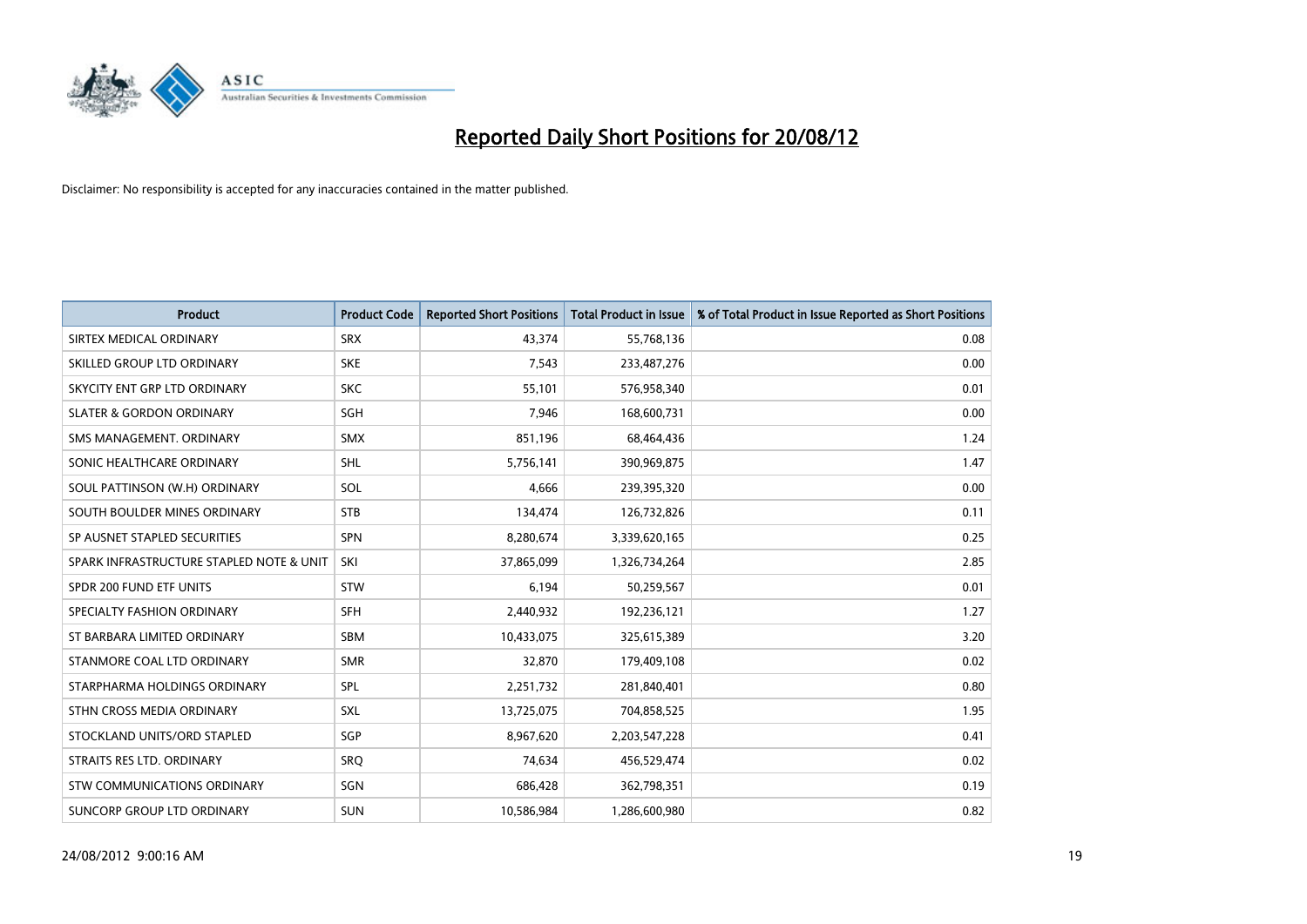

| <b>Product</b>                       | <b>Product Code</b> | <b>Reported Short Positions</b> | <b>Total Product in Issue</b> | % of Total Product in Issue Reported as Short Positions |
|--------------------------------------|---------------------|---------------------------------|-------------------------------|---------------------------------------------------------|
| SUNDANCE RESOURCES ORDINARY          | <b>SDL</b>          | 14,015,783                      | 3,049,577,034                 | 0.46                                                    |
| SUNLAND GROUP LTD ORDINARY           | <b>SDG</b>          | 18,391                          | 196,717,811                   | 0.01                                                    |
| SUPER RET REP LTD ORDINARY           | <b>SUL</b>          | 1,433,040                       | 196,172,971                   | 0.73                                                    |
| SYD AIRPORT STAPLED US PROHIBIT.     | <b>SYD</b>          | 17,063,246                      | 1,861,210,782                 | 0.92                                                    |
| SYRAH RESOURCES ORDINARY             | <b>SYR</b>          | 29,965                          | 126,723,021                   | 0.02                                                    |
| TABCORP HOLDINGS LTD ORDINARY        | <b>TAH</b>          | 12,323,816                      | 730,113,969                   | 1.69                                                    |
| TANAMI GOLD NL ORDINARY              | <b>TAM</b>          | 242,867                         | 261,132,677                   | 0.09                                                    |
| TAP OIL LIMITED ORDINARY             | <b>TAP</b>          | 541,252                         | 241,295,311                   | 0.22                                                    |
| TASSAL GROUP LIMITED ORDINARY        | <b>TGR</b>          | 36,517                          | 146,304,404                   | 0.02                                                    |
| <b>TATTS GROUP LTD ORDINARY</b>      | <b>TTS</b>          | 7,488,622                       | 1,362,919,733                 | 0.55                                                    |
| TECHNOLOGY ONE ORDINARY              | <b>TNE</b>          | 2,500                           | 304,980,455                   | 0.00                                                    |
| TELECOM CORPORATION ORDINARY         | <b>TEL</b>          | 18,189,813                      | 1,856,780,364                 | 0.98                                                    |
| <b>TELSTRA CORPORATION, ORDINARY</b> | <b>TLS</b>          | 19,253,810                      | 12,443,074,357                | 0.15                                                    |
| TEN NETWORK HOLDINGS ORDINARY        | <b>TEN</b>          | 90,652,228                      | 1,437,204,873                 | 6.31                                                    |
| TERANGA GOLD CORP CDI 1:1            | <b>TGZ</b>          | 180,555                         | 162,197,999                   | 0.11                                                    |
| TEXON PETROLEUM LTD ORDINARY         | <b>TXN</b>          | 73,915                          | 245,039,848                   | 0.03                                                    |
| TFS CORPORATION LTD ORDINARY         | <b>TFC</b>          |                                 | 279,621,829                   | 0.00                                                    |
| THAKRAL HOLDINGS GRP ORDINARY/UNIT   | <b>THG</b>          | 100                             | 585,365,014                   | 0.00                                                    |
| THE REJECT SHOP ORDINARY             | <b>TRS</b>          | 2,753,592                       | 26,092,220                    | 10.55                                                   |
| THORN GROUP LIMITED ORDINARY         | <b>TGA</b>          | 210,631                         | 146,374,703                   | 0.14                                                    |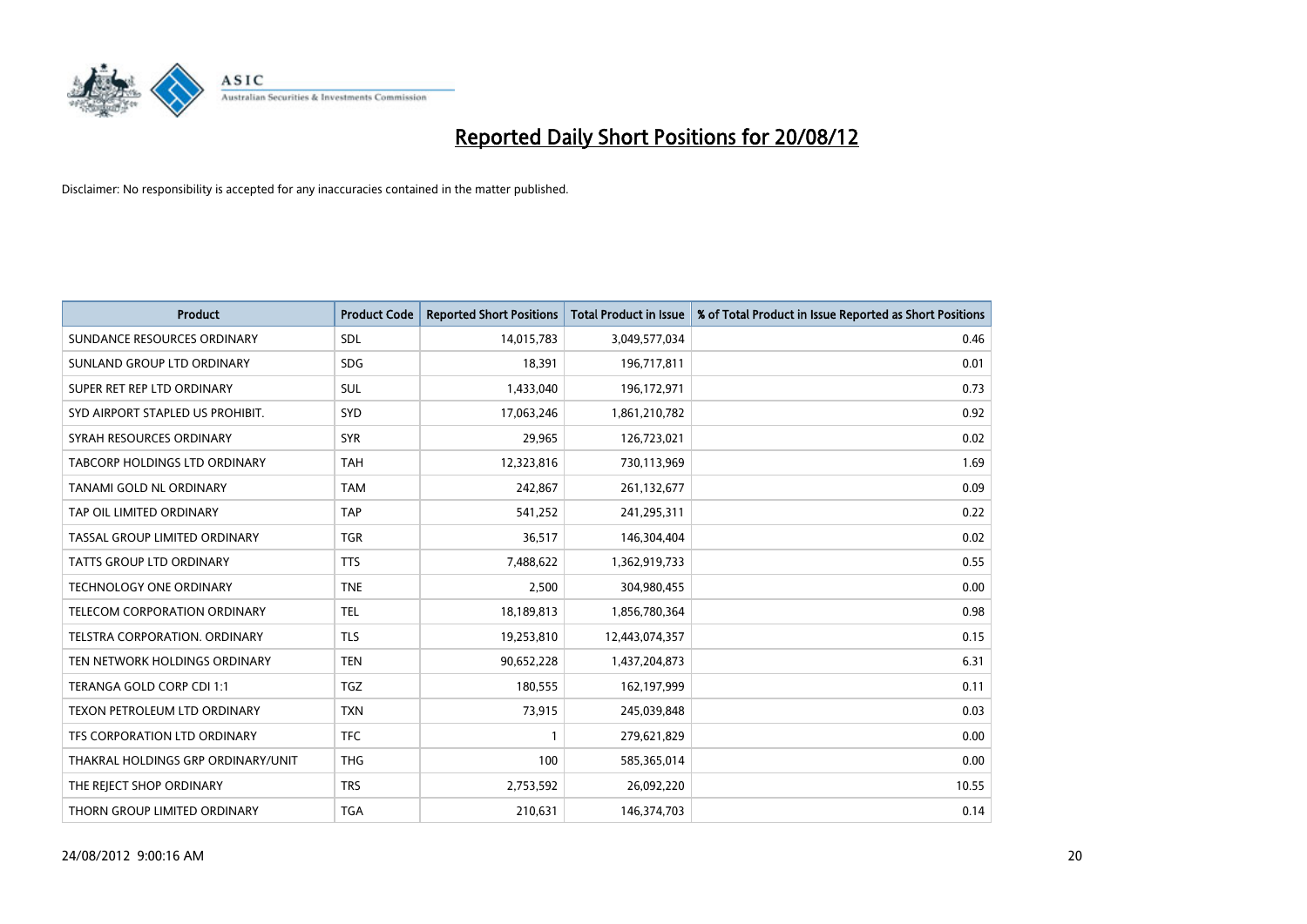

| <b>Product</b>                       | <b>Product Code</b> | <b>Reported Short Positions</b> | <b>Total Product in Issue</b> | % of Total Product in Issue Reported as Short Positions |
|--------------------------------------|---------------------|---------------------------------|-------------------------------|---------------------------------------------------------|
| <b>TIGER RESOURCES ORDINARY</b>      | <b>TGS</b>          | 2,750,411                       | 673,470,269                   | 0.41                                                    |
| TOLL HOLDINGS LTD ORDINARY           | <b>TOL</b>          | 18,523,178                      | 717,133,875                   | 2.58                                                    |
| TOX FREE SOLUTIONS ORDINARY          | <b>TOX</b>          | 25,455                          | 115,311,608                   | 0.02                                                    |
| TPG TELECOM LIMITED ORDINARY         | <b>TPM</b>          | 2,394,430                       | 793,808,141                   | 0.30                                                    |
| <b>TRANSFIELD SERVICES ORDINARY</b>  | <b>TSE</b>          | 4,037,606                       | 517,878,468                   | 0.78                                                    |
| TRANSPACIFIC INDUST, ORDINARY        | <b>TPI</b>          | 6,639,639                       | 1,578,479,491                 | 0.42                                                    |
| TRANSURBAN GROUP TRIPLE STAPLED SEC. | <b>TCL</b>          | 8,382,397                       | 1,461,174,885                 | 0.57                                                    |
| TREASURY WINE ESTATE ORDINARY        | <b>TWE</b>          | 14,699,585                      | 647,227,144                   | 2.27                                                    |
| TROY RESOURCES LTD ORDINARY          | <b>TRY</b>          | 201,720                         | 89,462,649                    | 0.23                                                    |
| UGL LIMITED ORDINARY                 | <b>UGL</b>          | 7,597,909                       | 166,315,038                   | 4.57                                                    |
| UNILIFE CORPORATION CDI 6:1          | <b>UNS</b>          | 186,653                         | 254,211,852                   | 0.07                                                    |
| UXC LIMITED ORDINARY                 | <b>UXC</b>          | 3,538                           | 305,585,913                   | 0.00                                                    |
| <b>VENTURE MINERALS ORDINARY</b>     | <b>VMS</b>          | 125,674                         | 232,468,592                   | 0.05                                                    |
| <b>VIRGIN AUS HLDG LTD ORDINARY</b>  | <b>VAH</b>          | 21,324,483                      | 2,210,197,600                 | 0.96                                                    |
| VITERRA INC CDI 1:1                  | <b>VTA</b>          | 10                              | 68,629,939                    | 0.00                                                    |
| <b>VOCUS COMMS LTD ORDINARY</b>      | <b>VOC</b>          | 66,440                          | 74,359,392                    | 0.09                                                    |
| WAH NAM INT HLDG LTD ORDINARY        | <b>WNI</b>          | 91,872                          | 7,224,094,327                 | 0.00                                                    |
| WATPAC LIMITED ORDINARY              | <b>WTP</b>          | 166,721                         | 184,332,526                   | 0.09                                                    |
| <b>WDS LIMITED ORDINARY</b>          | <b>WDS</b>          | 7                               | 144,740,614                   | 0.00                                                    |
| <b>WEBIET LIMITED ORDINARY</b>       | <b>WEB</b>          | 57,775                          | 71,065,929                    | 0.08                                                    |